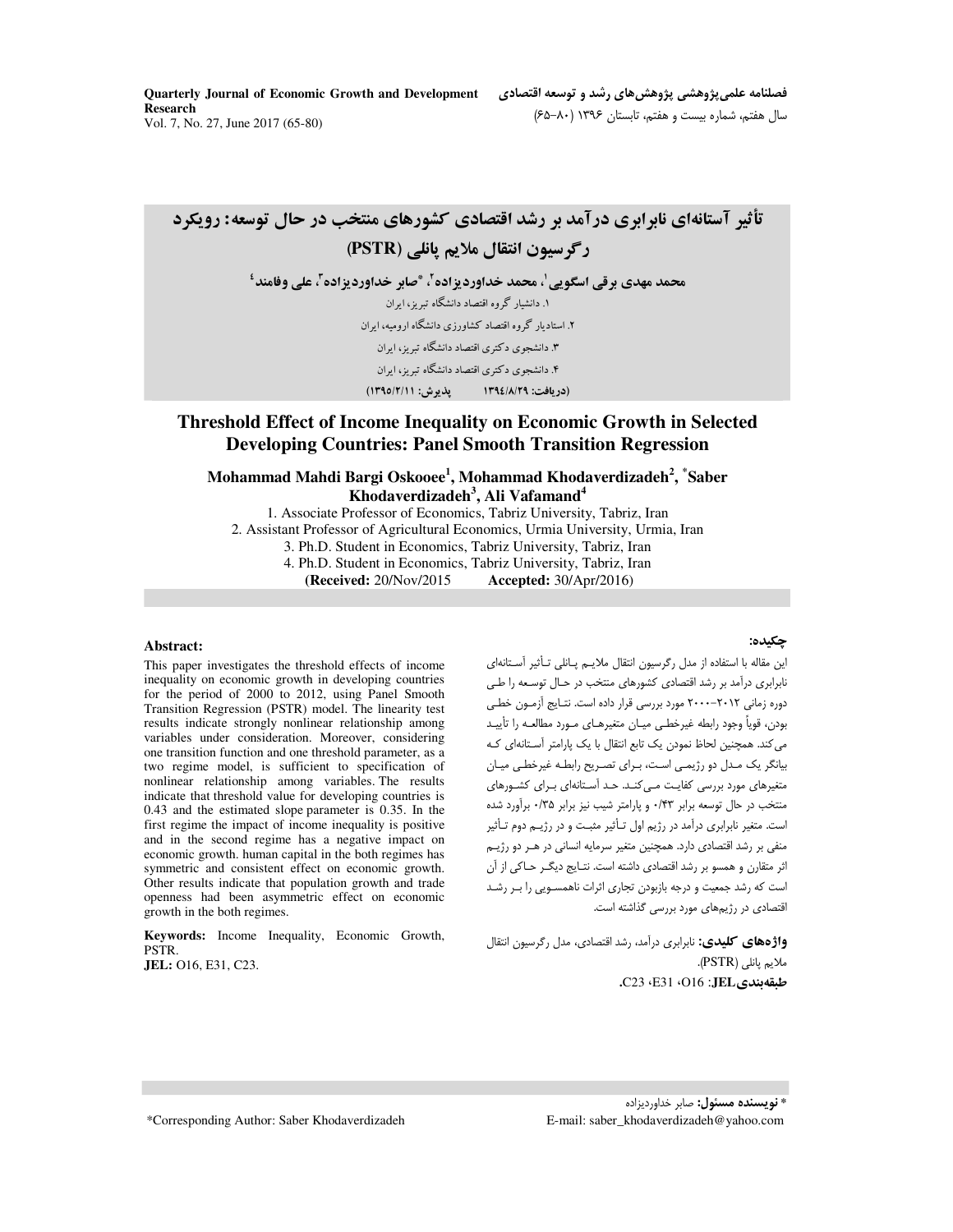### 1- مقدمه

دستیابی به توسعه اقتصادی، به منظور ارتقای کیفیت زنـدگی مردم و افزایش سطح رفاه عمومی از جملـه اهـدافی اسـت کـه جوامع مختلف جهان به دنبال آن می باشند. بـرای دستیابی بـه این مهم، رشد اقتصادی و توزیـع درآمـد از اهمیـت بسـزایی برخوردار هستند (صـمدی و همکـاران، ۱۳۹۴: ۵۷ و میربـاقری هیر و شکوهی فرد، ۱۳۹۵: ۹۳). رشد اقتصادی به نوعی ضـامن ارتقای تولیدات و سرمایه گذاری بیشتر بوده و توزیـع مناسـب درآمد سبب استفاده متناسب همگان از منابع موجود مـی گـردد. دیدگاههای متفاوتی در ارتباط با توزیع درآمد و رشـد اقتصـادی وجود دارد. گروهی بر این باور هستند که بایـد از سیاسـتهـای اقتصادی متمایل به رشد حمایت کرد تا فرصتهای لازم برای افزایش درآمد افراد فقیر به وجود آید. گروهی دیگر نیز معتقدنـد که رشد اقتصادی، به افزایش نابرابری در توزیع درآمد و دارایی منجر میشود و افزایش نابرابری در توزیع درآمد، موجب کاهش فقر نمی گردد. با این همه، در مطالعات کلان اقتصـادی مسـئله فقر و محرومیت را میتوان از یکسو به مقدار تولید سـرانه و از سوی دیگر، به درجه عدم تعادل در الگوی توزیع درآمـد مـرتبط دانست (عظیمی، ۴۰:۱۳۷۱). هدف اصلی این مقاله بررسی تأثیر آستانهای نابرابری درآمد بر رشد اقتصادی کشورهای منتخب در حال توسعه طـى دوره زمـانى ٢٠١٢-٢٠٠٠ مـىباشـد. پـس از مقدمه، در بخش دوم ادبیات تحقیق و پژوهش های انجام شده مورد بررسی قرار گرفته و در بخش سوم مـدل تحقیـق معرفـی می شود. در بخش چهارم مدل برآورد و نتایج تحلیل و در بخش پایانی خلاصه و نتایج ارائه شده است.

## ۲- مبانی نظری

در خصوص ادبیات رابطه رشد و توزیـع درآمـد سـه دوره قابـل تمایز است: دوره نخست شامل دهههای ۱۹۴۰ و۱۹۵۰ میباشد که در این دوره اقتصاددانان، رشد و صنعتی شدن را راهحل اصلی کاهش فقر دانسته امـا بـه پیامـدهای تـوزیعی آن توجـه زیادی نداشتهاند. در دوره دوم که از اواسط دهه ۱۹۵۰ آغاز و تا اواسط دهه ۱۹۷۰ ادامه می یابد، بر تضاد میان رشد و توزیع درآمد و لزوم دخالت دولت جهت مـديريت فراينـد رشـد تأكيـد می شود. دوره سوم و پایانی نیز از اواسط دهـه ۷۰ آغـاز شـده و تاکنون نیز ادامه دارد. در این دوره امکـان وجـود مبادلـه توزیـع درآمد و رشد اقتصادی مورد توجه قرار گرفته است.

در بررسی ارتباط بین نابرابری و رشد اقتصادی، در ابتـدای امر لازم است بين ديدگاه "قديم" و ديدگاه "جديد" تمايز قائل شويم. ديدگاه قديم، ديدگاه مسلط بر اقتصاد توسـعه در سراسـر دهـه ۱۹۶۰ و ۱۹۷۰ بـود کـه در کارهـای اقتصـاددانانی ماننـد لوئيس (١٩۵۴) و نلسون <sup>٦</sup> (١٩۵۶) يافت ميشود. ديدگاه قــديم تحت سلطه "بنیادگرایی سرمایه" قرار داشت، که در آن انباشت سرمايه كليد رشد اقتصادي است. بنيادگرايي سرمايه به خصوص با پذیرش و استفاده گسترده مدل رشد هـارود–دومـار در ادبیات توسعه همراه است. به منظور ترویج نرخهای بالای انباشت، در شرایطی کـه جریـان سـرمایه خـارجی قابـل توجـه نباشد، یک کشور باید منابع لازم را از طریـق نـرخهـای بـالای پسانداز داخلی ایجاد کند. با ایـن فـرض کـه ثروتمنـدان میـل بالاتری به پسانداز نسبت به فقرا دارند، تصور بر ایـن بـود کـه نابرابری درآمد به این نتیجـه منجـر مـیشـود. ایـن دیـدگاه در عبارت زیر به وسیله هری جانسون<sup>۳</sup> (۱۹۵۸) خلاصه شده است: "احتمال دارد که بین رشد سـریع و توزیـع برابـر درآمـد، تضـاد وجود داشته باشد؛ و این توصیه که کشـور فقیـری کـه مشـتاق توسعه است نبايد چنـدان نگـران توزيـع درآمـد باشـد، احتمـالاً توصيه بسيار خوبي است".

این موضوع که بین رشد و برابری امکان تبادل وجـود دارد در دوران اولیــه بعــد از جنــگ جهــانی دوم، تفکــر غالــب در نظریههای توسعه بود. به علاوه، کوزنتس ٌ (۱۹۵۵)، در یکی از مقالههای خود با عنوان رشد اقتصادی و نابرابری درآمدی ایـن فرضیه را مطرح نمود که در مسیر توسعه اقتصادی هر کشـور، نابرابری درآمد ابتدا افزایش یافته و پس از ثابت ماندن در سطح معینی، به تدریج کاهش میبابد. این الگو، بعداً بــه نــام منحنــی معکوس کوزنتس معروف شد. کوزنتس، توسعه اقتصادی را  ${\rm U}$ به عنوان فرایندگذار از اقتصاد سنتی یا روستایی به اقتصاد نوین یا شهری مطرح می کند و نتیجه می گیرد که در مراحل اولیـه توسعه، توزیع درآمد نابرابر میگردد، زیرا شمار کمی از مردم این توانایی را دارند که به بخش نوین یا مدرن منتقل شوند، به همین دلیل، اختلاف سطح دستمزد بین بخش سـنتی و نـوین زیاد است. در مراحل بعدی توسعه، توزیع درآمـد رو بـه بهبـود می گذارد، زیرا شمار بیش تری از مـردم، جـذب بخـش نـوین

<sup>1.</sup> Lewis (1954)

<sup>2.</sup> Nelson (1956)

<sup>3.</sup> Johnson (1958)

<sup>4.</sup> Kuznets (1955)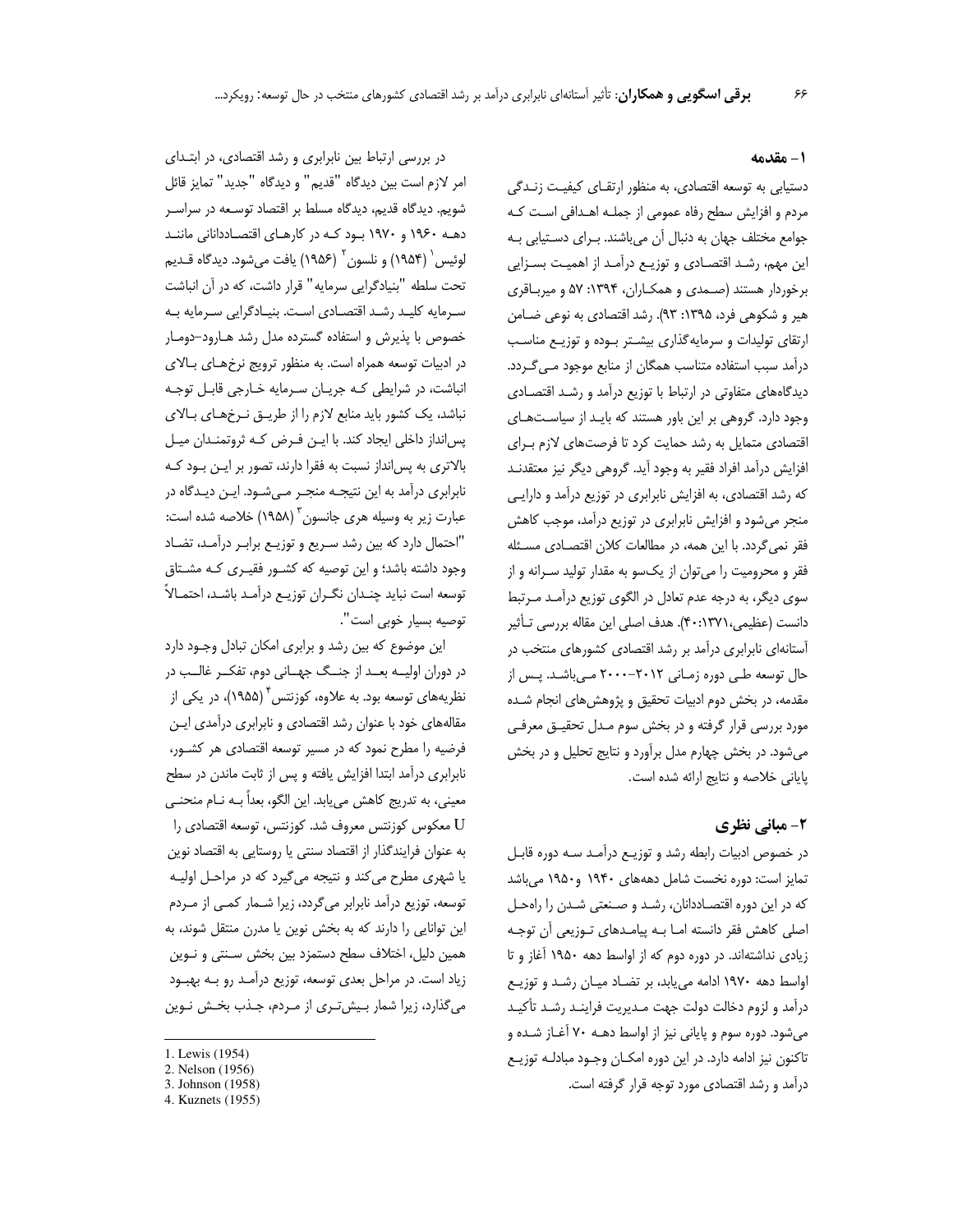می شوند و به تدریج، به دلیل کمپایی نیروی کار در بخش سنتی، سطح دستمزد در بخش سنتی هم افزایش می یابد و بـه سطح دستمزد بخش نوین نزدیک می شـود. از نظـر نمـوداری، فرضیه کوزنتس ارتباط U معکوس بین رشد اقتصادی و توزیـع درآمد میباشد که در نمودار (۱) نشان داده شده است (گیلیس و  $(11Y:1YY9, p_{01}, p_{12})$ 



نمودار ٠. منحنى U معكوس فرضيه كوزنتس اما از زمانی کـه فرضـیه کـوزنتس مطـرح گردیـده اسـت، تاکنون ارتباط بین رشد و نـابرابری درآمـد بـه طـور مکـرر در مطالعات و مقالات مختلف مورد بررسی قرار گرفتـه اسـت. در واقع حدود پنجاه سال است کـه رابطـه بـين رشـد و نـابرابري درآمد توجه بسیاری از محققان را بـه خـود جلـب کـرده اسـت (ترناوسکی`، ۲۰۰۸: ۶۰۵).

در سال ۱۹۶۰ این فرضیه که نابرابری در کشورهای کمتر توسعهیافته بارزتر است، مجدداً از سوی کراویس<sup>٬</sup> مطرح گردید. او همبستگی مثبت و پیچیدهای را بین درجه نابرابری و سطح درآمد واقعی سرانه مشاهده کرد. کراویس نیز مانند کوزنتس به این نتیجه رسید کـه در کشـورهای توسـعه نیافتـه نسـبت بـه کشورهای صنعتی پراکنـدگی درآمـد در بخـش زیـرین جـدول توزیع کمتر و در بخش فوقانی آن بیشتر میباشد. بنابراین علّت نابرابری بیشتری کـه در کشـورهای توسـعه نیافتـه <sup>۳</sup>مشـاهده میگردد، میبایست در همین بخش فوقـانی جـدول توزیـع جستجو شود. طبق نظر كراويس اختلاف بين المللي در درجات نابرابری را میتوان به عواملی مانند اختلاف در توزیع خصوصیات ویژه مردم که بر عملکرد آنها در عرصه اقتصـادی

مؤثر است؛ موانع عرفـي و قـانوني تحـرک اجتمـاعي، عوامـل ساختاری که منشأ کارهایی با درآمد نابرابر و شدیداً تبعیض[میز می باشد و به سازمان بندی سیاسی اجتماعی نسبت داد (چمپرنان ٌ، ۱۹۷۴: ۸۰۵).

با گسترش توسعه اقتصادی در سراسر دنیا طی نیمـه دوم قرن بیستم، آشکار شد که تجربههای زیـادی از توسـعه موفـق وجود دارند که به نرخهای رشد اقتصادی قابل توجه دست یافتهاند، بدون اینکه درجات بالایی از نابرابری درآمدی در آنها مشاهده گردد، برای مثال ببرهای آسیایی ْ. همچنین بسیاری از کشورها مانند کشورهای آمریکای لاتین به رغم نابرابری بسـیار بالا، سابقه رشد اقتصادى ضعيفى داشتهاند. بنابراين اقتصاددانان متعددی تأکید بر آثار منفی بالقوه نـابرابری بـر رشـد کـردهانـد، ایدهای که پـیش از ایـن توسـط میـردال ۲۹۷۳) رواج یافـت. اقیون و همکاران<sup>٬ (</sup> ۱۹۹۹) نتیجه گرفتند که دیـدگاه قـدیم بـه رشد آسیب میزند و با نتایج تجربی مغایر است.

ساز و کارهای مختلفی برای توجیه رابطه منفی بین نابرابری و عملکرد رشد پیشنهاد شـدهانـد. بـازار اعتبـار تعیـین کننده دسترسی محدود کشورهای فقیر بـه تـأمین منـابع مـالی است که برای سرمایهگذاری در تشکیل سرمایه انسانی لازم است. از آنجا که در چنین محیطی بیشتر افراد مجبور به اتکا ب منابع مالی خود بهرای تأمین منابع مالی هستند، کاهش در نابرابری می تواند نرخ تشکیل سرمایه انسانی و رشد اقتصادی را افزایش دهد. کانال "مـالی" دوم بـر تـأثیرات مختـل کننـده و ضدانگیزشی مالیات تأکیـد دارد کـه تحـت فشـارهای سیاسـی، برای کاهش نابرابری های زیاد مطرح مهی شوند. توزیع مجدد درآمد از طریق افزایش بار مالیـاتی بـر سـرمایهگـذاران بـالقوه، سرمایهگذاری و در نتیجه، رشد اقتصادی را کاهش میدهد. کانال سوم بر این نکته تأکید دارد که نـابرابری زیـاد منجـر بـه افزایش بیشتری از کارگزاران اقتصادی درگیـر در فعالیـتهـای رانتجویانه، فساد و بزهکاری میشود. ایـن فعالیـتهـا حقـوق مالکیت و انگیزه سرمایه گذاری را تهدیـد مـی کنـد. چهـارمین

<sup>1.</sup> Turnovsky (2008)

<sup>2.</sup> Irving Kravis

٣. در اینجا منظور کراویس از کشورهای توسعه نیافته، کشورهایی است ک در مراحل ابتدایی رشد اقتصادی قرار دارند.

<sup>4.</sup> Champernowne (1974)

۵. چهار ببر آسیایی یا اژدهاهای آسیایی لفظی است کـه بـرای اشـاره بـه اقتصادهای توسعه یافته هنگ کنگ، کره جنوبی، سنگاپور و تایوان به کار

مى رود.

<sup>6.</sup> Gunnar Myrdal (1973)

<sup>7.</sup> Aghion et al. (1999)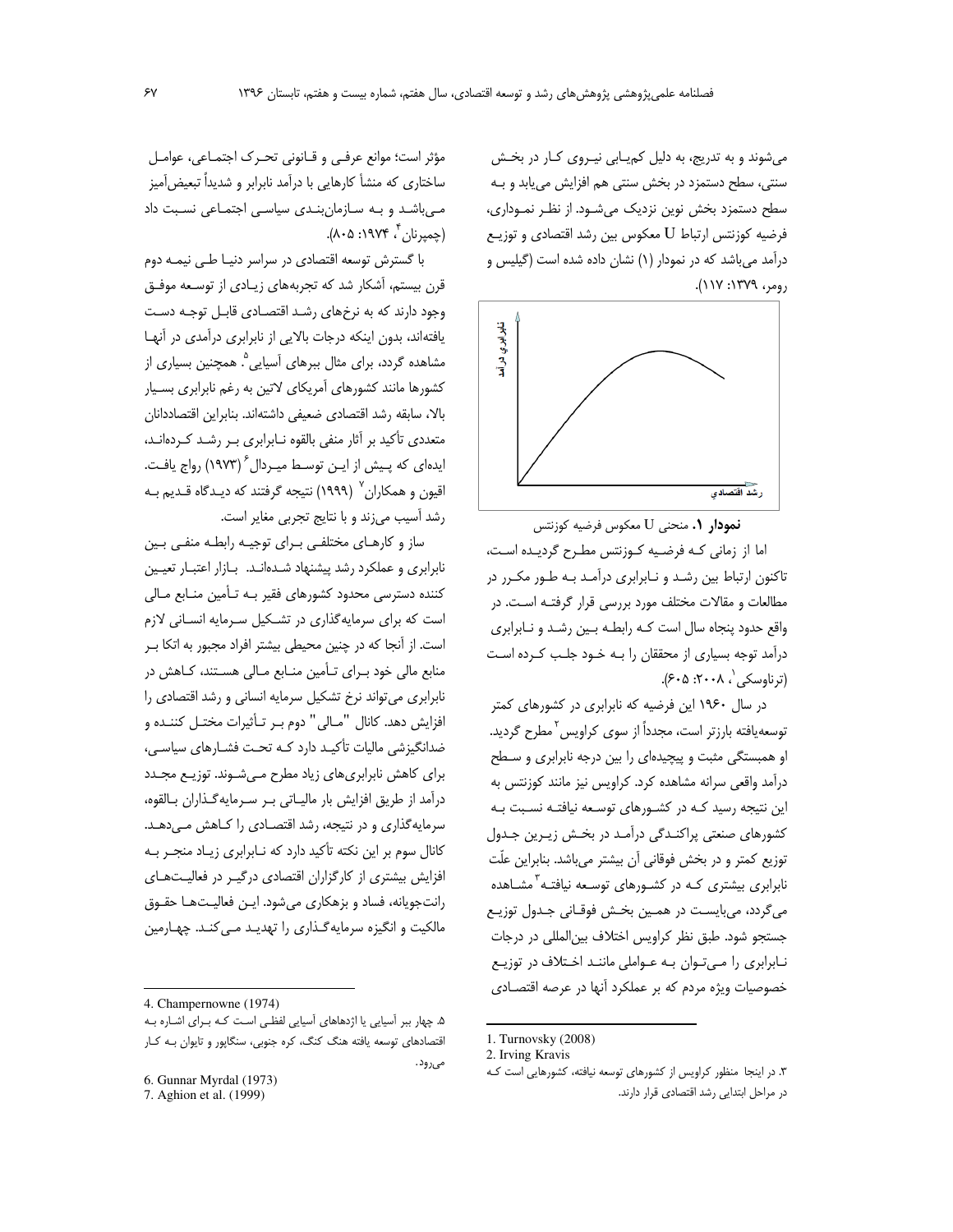کانال، از مطالعه مورفی و همکاران <sup>۱</sup> (۱۹۸۹) نشأت می *گ*یرد که نسخه تجدیدنظر شده از تئوری "فشار بزرگ"<sup>۲</sup> میباشـد. ایـده مربوط بـه ايـن بحـث بـدين گونـه اسـت كـه صـنعتى شـدن موفقیتآمیز نیازمند بازار بزرگی برای تقاضای داخلی به منظـور سودآور نمودن فناوری هایی است که بازدهی های فزآینده دارند. درجه بالای نابرابری موجب کاهش تقاضای داخلی شده و در نتیجه گسترش محیط اقتصادی را که تسهیل کننده فشار بزرگ برای توسعه اقتصادی است، متوقف می سازد.

هیرشمن <sup>۳</sup> (۱۹۷۳) نیز توجه خود را بر تأثیر نابرابری بر رشـد، از طريق آنچه او "اثر تونل"" ناميد، معطوف كرد. اين اثـر شــامل اصول يايهاى زير است:

﴿ در مراحل اولیـه توسـعه و رشـد، امکـان تحمـل افـزایش نابرابري ها وجود دارد.

﴿ تحمل افـزايش نـابرابري در طـول زمـان، در صـورتي كـه گروههای کم درآمد موفق به نفع بردن از فرایند رشـد نگردنـد، فرسایشی میشود.

≺ در بلندمدت، نابرابریهای پایدار و در حال رشد احتمـالاً در یک کشور در حال توسعه بـه "مصـیبتهـای توسـعه<sup>٥</sup>" دامـن میزنند؛ زیرا نابرابریها منجر به تـنشهـای داخلـی و آن هـم موجب بي ثباتي سياسي مي گردد.

هیرشمن بحث می کند کـه افـراد رفـاه فـردي خـود را بـه صورت نسبی ارزیابی میکنند، به این معنا که درآمد خـود را بـا درآمد دیگران مقایسه می کنند. حتی اگر افراد فقیـر منـافعی بـه شکل درآمد واقعی کسب کنند، این حقیقت که گروههای دیگـر بسیار بیشتر استفاده بردهاند، منجر به احساس محرومیت نسبی در آنان خواهد شد.

۲-۱- تحلیل دیدگاههای مختلف در مورد رابطه رشد اقتصادی و توزیع درأمد ۲-۱-۱- دیدگاه اول: اولویـت , شـد اقتصـادی بـر تو; یع درآمد این دیدگاه معتقد است که توزیع بسیار نابرابر درآمد شـرط لازم

برای رشد سریع اقتصادی است (تودارو<sup>م</sup> ۱۹۹۷: ۱۷۰).

استدلال اقتصادی این نظریه این است که شرط لازم رشـد اقتصادی نرخ بالای پس انداز است، برای افزایش نرخ پس انــداز بايد درآمد طبقات بالاى اجتماعي افزايش يابد چون ثروتمنـدان نیازهای اولیه خود را برطرف نمـوده و بـا افـزایش درآمـد میـل نهایی به مصرف آنها کاهش و میل نهایی به پس|نـداز افـزایش می یابد. ثروتمندان درآمدهای اضافی را پس انداز می کنند و رشد اقتصادی تسریع میشود. این نظریه برای تقویت استدلال خـود از اثرات رخنـه بـه پـایین اسـتفاده مـی کنـد کـه بـه شـرح آن می پردازیم. اگر تولید یک جامعه افزایش یابـد در مراحـل اولیـه طبقات بالای جامعه از آن بهرهمند میشوند. در مراحل بعدی اثرات مصرف این طبقات به طبقات پایین سرایت می کند و آنها نیز از اثرات رشد تولید بهرهمند میشوند. به اعتقاد نظریهپردازان این نظریه با افزایش درآمد ثروتمندان اثرات رخنه به پایین رشد اقتصادی در مرحله بعد درآمد فقرا را همزمان با افـزايش توليـد افزایش میدهد و از فشارهای تورمی جلوگیری می کند. در صورتی که فقرا نیازهای اشباع نشده دارند و بـا افـزایش درآمـد تقاضای آنها برای کالاهای مصرفی افزایش می یابد و چون عرضه بي كشش است تنها قيمتها بالا مي رود. ايـن نظريـه در عمل صحيح نيست زيرا جامعه مي تواند رشد داشـته باشـد ولـى توزیع مناسب درآمد نداشته باشد و آثار رشد بـه طبقـات پـایین سرايت نكند.

# ۲-۱-۲- دیدگاه دوم: اولویت توزیع درآمد بر رشـد اقتصادي

نظریهپردازان این دیدگاه با دیدگاه اول به چهار دلیل مخالفانـد و توزیع درآمد را بر رشد اقتصادی در اولویت قـرار مـیدهنـد. استدلال و دلایل آنها به شرح زیر است:

﴿ ثروتمندان كشورهاى در حال گذر تمـايلي بـه پـس|نـداز و صرفه جويي ندارند اغلب آنها بخش عمـده اي از درآمـد خـود را صرف خرید کالاهای لوکس وارداتی، خانه های بـزرگ و بسـیار گران قیمت، مسافرت به کشـورهای دیگـر، خریـد جـواهرات و طلا و مصرف كالاها و خدماتي كـه بيشـتر جنبـه تفـاخر دارد، مے نمایند.

﴿ افزايش درآمد اندك فقـرا سـطح زنـدگي آنهـا را از لحـاظ تغذیه مناسب، بهداشت و آمـوزش پـایین نگـه مـیدارد و لـذا

<sup>1.</sup> Murphy et al. (1989)

<sup>2.</sup> Big Push

<sup>3.</sup> Hirschman (1973)

<sup>4.</sup> Tunnel Effect

<sup>5.</sup> Development Disasters

<sup>6.</sup> Todaro (1997)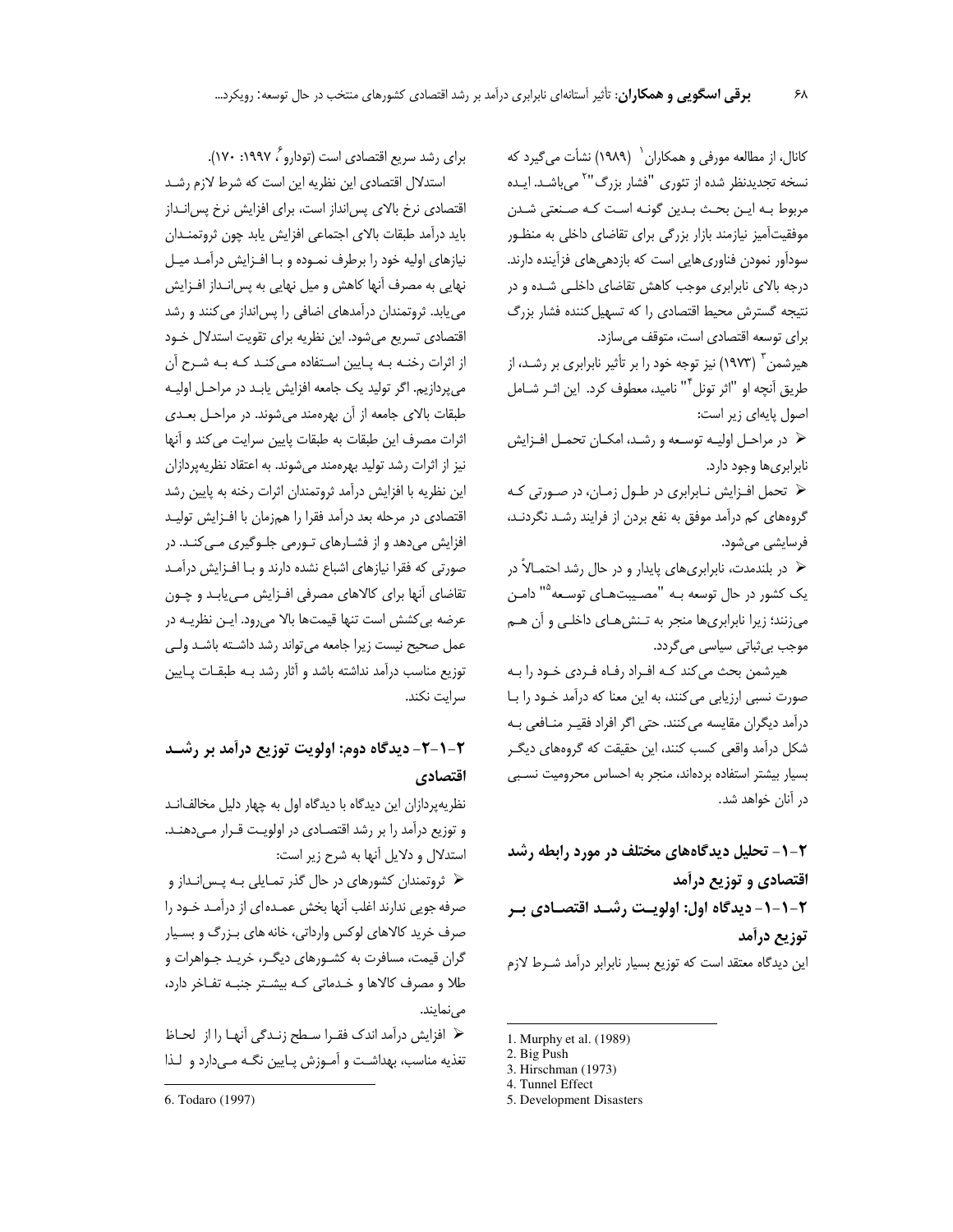بهرهوری اقتصادی آنها را کاهش میدهد که بهطور مستقیم و غیرمستقیم بر کند شدن رشد اقتصادی تأثیر می گذارد چون بـار اصلی تولید را این قشر بر دوش می کشد.

﴿ افزایش سطح درآمد طبقات پایین، تقاضـا بـرای کالاهـای ضروري نظير غذا، پوشاک، مسکن، آب آشاميدني سالم، آموزش و امنیت که عمدتاً در داخل تولید میشود را بالا مـیبـرد و ایـن امر به دنبال خود اشتغال و تولید ملبی را افزایش مبیدهد. در صورتی که کالاهای مورد تقاضای ثروتمنـدان وارداتـی بـوده و موجب خـروج ارز از کشـور مـیشـود و تولیـد ملـی را کـاهش مے ,دھد.

﴿ توزيع عادلانه درآمد ازلحاظ رواني انكيزه نيرومنـدي بـراي افزایش نرخ مشارکت عموم مردم در فعالیتهای اقتصـادی و همکاری با برنامههای توسعه اقتصادی ایجاد می کند. بی عدالتی عموم مردم و بالأخص انديشمندان و آگاهان نوعدوست جامعـه را عليه برنامههاى اجرايى كه موجب ظلـم و شـكاف طبقـاتى شده برمی|نگیزاند.

# ۲-۱-۳-دیــدگاه ســوم: نظریــه اقتصــاد اســـلامی همزمانی رشد اقتصادی و توزیع درآمد

در این دیدگاه رشد سریع اقتصادی با توزیـع عادلانـه درآمـد به عنوان اهداف اصلی توسعه ناسازگار نیستند و هیچ کدام ب دیگری اولویت ندارند. هدف اصلی برنامههای توسعه اقتصادی باید ایجاد الگوی مطلوب رشد درآمد همگـانی باشـد، همگـانی شدن جریان رشد اقتصادی، درآمد گروههای بسیار فقیـر را همزمان افزایش میدهد. اقتصاد اسلامی حتبی قبل از تولید اعتقاد به توزيع عادلانه دارد. قبل از توليد كالا و خدمت عوامـل تولید و منابع طبیعی باید بر اساس استحقاق افراد و مطابق با عدالت اجتماعي بين افراد جامعه توزيع شود. پس از توليد كالا و خدمت عواید حاصل از تولید باید بر اساس نسبت مشارکت در تولید تعیین و پرداخت شود. در نظریـه اقتصـاد اسـلامی انسـان خلیفه خداست بنابراین تولید برای وی و توسط وی صورت می گیرد لذا سهم نیروی کار نسبت بـه سـایر عوامـل تولیـد از اولويت برخوردار است. در نظريـه اقتصـاد اسـلامى بـين رشـد اقتصادي و توزيع عادلانـه درآمـد، ثـروت و امكانـات اجتمـاعي سازگاری وجود دارد و همزمانی آنها موجب همافزایی میشود.

# ٣- ييشينه تحقيق

مطالعـات متعـددي در داخـل و خـارج بـه بررسـي رابطـه بـين نابرابری درآمد و رشد اقتصای پرداختهاند که در این بخش به برخي از آنها پرداخته مي شود.

# **٣-١- مطالعات خارجي**

هسـينگ'بـا اسـتفاده از روش GARCH ارتبـاط بـين رشـد اقتصادی و نابرابری درآمد را طبی سـالهـای ۲۰۰۱–۱۹۶۸ در آمریکا مورد بررسی قرار داد و به این نتیجه رسید کـه نـابرابری درآمد تأثیر منفی بر رشد اقتصادی دارد (هسپنگ، ۲۰۰۵: ۶۴۳).

والكر<sup>۲</sup> در مطالعه|ى الگوهاى توزيع درآمد را بـين منــاطق مختلف مورد بررسی قرار داده است. وی در پـژوهش مـذکور، رابطه میان توزیع نابرابر درآمد با رشد اقتصادی، سطح زندگی و منطقه جغرافیایی را مورد بررسی قرار داده است و نتیجه گرفت که در بلندمدت، ارتباط معکوس میان رشد اقتصادی سریعتر و توزيع برابر درآمد وجود ندارد (والكر، ٢٠٠٧: ٤۴٣).

کالویج و ورچر<sup>۳</sup> در پژوهشی، نقش توزیع درآمد را در رابطـه فقر با رشد اقتصادی، با استفاده از روش دادههای ترکیبی مورد بررسی قرار دادهاند. آنها مفهومی به نام کشش درآمدی فقـر را معرفی کردهاند که تغییرات فقر را با توجه به رشد درآمد نشــان می دهد. در پژوهش مذکور، نشـان داده مـی شـود کـه کشـش درآمدی فقر، به طور معناداری با توزیع اولیه درآمـد ارتبـاط دارد (کالويج و ورچر، ٢٠٠٧: ٨٠۵).

هالتر و همکاران <sup>۲</sup> ارتباط نابرابری درآمد و رشد اقتصـادی را با استفاده از روش گشتاورهای تعمیم یافته مورد بررسی قرار دادند و به این نتیجه رسیدند که نابرابری درآمد در کوتاهمـدت تأثیر مثبت و در بلندمدت تأثیر منفی بر رشد اقتصادی میگذارد (هالتر و همکاران،۲۰۱۴: ۸۱).

چو و همکاران <sup>۵</sup> در قالب یک مدل پنل غیرخطی به بررسی ارتبـاط نـابرابري درآمـد و رشـد اقتصـادي ٧٧ كشـور جهـان پرداختند. نتایج نشان میدهند نابرابری مانع رشد اقتصادی در بسیاری از کشورهای در حال توسعه میباشد (چـو و همکـاران،  $(1.7.1)$ 

<sup>1.</sup> Hsing (2005)

<sup>2.</sup> Walker (2007)

<sup>3.</sup> Kalwij & Verschoor (2007)

<sup>4.</sup> Halter et al. (2014)

<sup>5.</sup> Cho et al. (2014)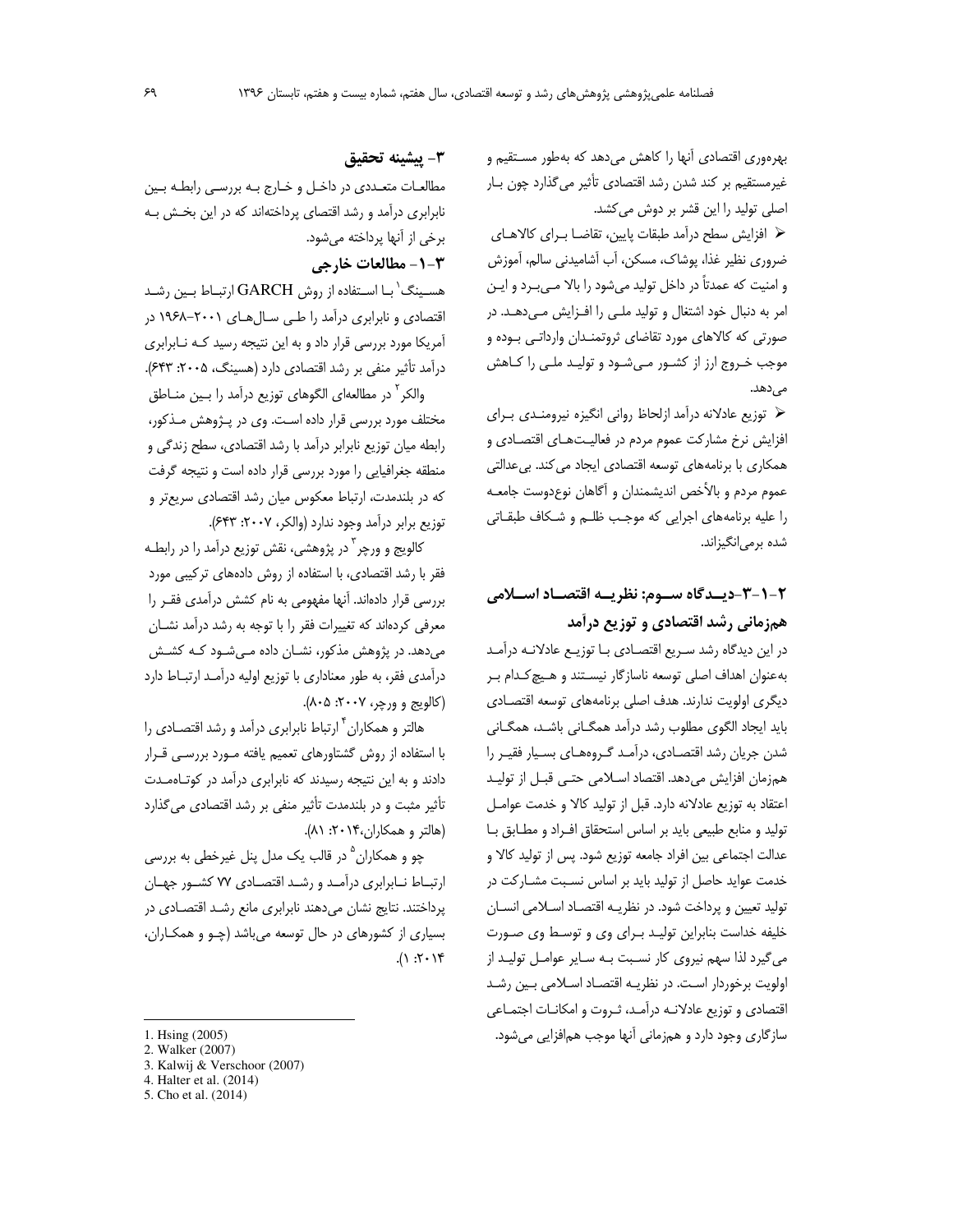هانگ و همکـاران` بـا اسـتفاده از دادههـای ۲۰۱۴–۱۹۴۵ كشور آمريكا نوسانات رشد اقتصادى و توزيـع درآمـد را مـورد بررسی قرار دادند. آنها نشان دادند که نوسانات رشـد اقتصـادی تنها زمانی کـه رشـد اقتصـادی مثبـت باشـد موجـب افـزایش نابرابری میشود. اما در دورهای که رشد اقتصادی منفـی اسـت، نوسانات رشد اقتصاى اثر معنادارى بر نابرابرى درآمدى آمريكا نداشته است (هانگ و همکاران، ۲۰۱۵: ۲۱۲).

## **A B:2 3-2-**

ابریشمی و همکاران در مقالهای رابطه بین متغیرهای نـابرابری و رشد اقتصادي را بـر اسـاس آزمــون علّيـت گرنجــر و آزمــون همگرایی یوهانسـن-یوسـیلیوس در دوره زمـانی ۱۳۸۱-۱۳۵۰ مورد بررسی قرار دادند. نتایج حاصل از آزمون نشان میدهد که یک رابطه علّی یکطرفه از سمت نابرابری درآمد به سمت رشد اقتصادي وجود دارد. به عبارت ديگر تغييـرات نــابرابري، علّـت تغییرات در رشد اقتصادی است. همچنین نتایج مطالعه حاکی از آن است که افزایش نابرابری درآمد در بلندمدت سبب کاهش  $\overline{1}$ رشد اقتصادی میشود (ابریشمی و همکاران، ۱۳۸۴: ۱۳).

ابونوری و اژدری اثر توزیع درآمدی بر رشد اقتصادی ایــران را طی سالهای ۱۳۷۳-۱۳۵۰ مورد بررسی قـرار دادنـد. نتـایج حاکی از مطالعه آنها نشان میدهد که رابطه بین شـاخصهـای نابرابری با رشد منفی بوده است (ابونوری و اژدری، ۱۳۸۴: ۵۲). مهرگان و همکاران رابطه بین رشـد اقتصـادی و توزیـع درآمـد ایران را طی سال های ۱۳۸۵-۱۳۴۷ با استفاده از مدل های رگرسیونی بررسی کردند. یافتههای این مطالعه نشان مـیدهـد که ترکیب و سهم بخشهـا در رشـد اقتصـادی، بـر چگـونگی توزیع درآمد تأثیر میگذارد. به طوری کـه هرچـه سـهم بخـش كشاورزي افزايش يابـد توزيـع اقتصـادي متعـادلتـر مـىشـود (مهرگان و همکاران،۱۳۸۷: ۵۷).

اکبریان و فامکار به بررسی ارتبـاط بـین نـابرابری درآمـد، مخارج آموزشی و رشد اقتصادی طی دوره زمـانی ۱۳۸۴–۱۳۵۳ با استفاده از روش حداقل مربعات دو مرحلهای پرداختند. نتـایج حاصل از برآورد نشان میدهد کـه متغیـر نـابرابری درآمـد بـا واسطه و بدون واسطه مخارج آموزشی دولت ارتبـاط منفـی بـا نرخ رشد اقتصادی در ایــران دارد. همچنــین مخــارج آموزشــی دولت نيز با نرخ رشـد اقتصـادي رابطـه منفـي دارد (اكبريـان و

-1. Hung et al. (2015)

فام كا, ، ١٣٨٩: ١۶١).

.<br>ن

سـلماني و بيژنــي بــا اســتفاده از روش خودرگرســيون بــا وقفههای توزیعی بـه بررسـی تـأثیر نـابرابری درآمـد بـر رشـد اقتصادی ایران و تأثیر درجه باز بودن طـی دوره زمـانی ۱۳۸۵– ۱۳۴۷ پرداختند. نتایج مطالعه آنان نشان میدهـد کـه نـابرابری درآمد در بلندمدت دارای تأثیر منفی و معنیدار بر رشد اقتصادی ایران است و افزایش درجه باز بودن تجاری باعـث کـاهش اثـر منفی نابرابری درآمد بر رشد اقتصادی ایران میشود (سـلمانی و بیژنی، ۱۳۹۰: ۱۰۱).

موسوی جهرمی و همکاران بـه بررسـی عوامـل مـؤثر بـر نابرابری درآمد در ایران طی سال های ۱۳۹۰-۱۳۶۳ با رویکرد خودرگرسیون با وقفههای توزیع شـونده پرداختنـد. یافتـههـای تحقیق دلالت بر آن دارد که رشد اقتصادی و تورم تأثیر منفـی، متغیرهای درآمد حاصل از مالیات بر درآمد، درآمدهای حاصل از نفت و گاز و بهرهوری نیروی کار تأثیری مثبت بر برابری درآمد دارند. همچنین، بر اساس نتایج به دست آمده مـی تـوان اظهـار داشت که رابطه میان رشد اقتصادی و توزیع درآمـد بـا دیـدگاه كوزنتس و كالدور مطابقت دارد (موسوى جهرمـى و همكـاران، :117.( 1393

موتمنی با استفاده از رگرسیون همجمعی کانونی به بررسـی اثر نوسانات رشد اقتصادى بـر نـابرابرى درآمـد در ايـران طـى سال های ۱۳۹۲–۱۳۵۰ پرداخت. نتیجه بـرآورد نشــان از وجـود رابطهای معنادار و بلندمدت بین دو متغیر دارد؛ به نحوی کـه بـا افزایش نوسانات رشد اقتصادی، نـابرابری درآمـد نیـز بیشـتر میشود. افزایش یا کاهش رشد اقتصادی در صورتی کـه منجـر به تحریک نوسانات شود، تشدید نـابرابری درآمـد را بـه همـراه خواهد داشت (موتمني، ۱۳۹۴: ۲۳).

تفاوت تحقيق حاضر با تحقيقات گذشته در ايـن اسـت كـه <u>;</u> اين مطالعه ارتبـاط غيرخطـي رگرسـيون انتقـال ملايـم پـانلي نابرابری درآمد و رشد اقتصادی کشورهای در حال توسعه را مورد بررسی قرار میدهد.

**٤- روششناسی تحقیق \$ ?#= D\$ (/&1 4-1-**  در این قسمت به منظور بررسی تأثیر آستانهای نـابرابری درآمـد بر رشد اقتصاد*ی* کشورهای منتخب در حال توسـعه، از تکنیـک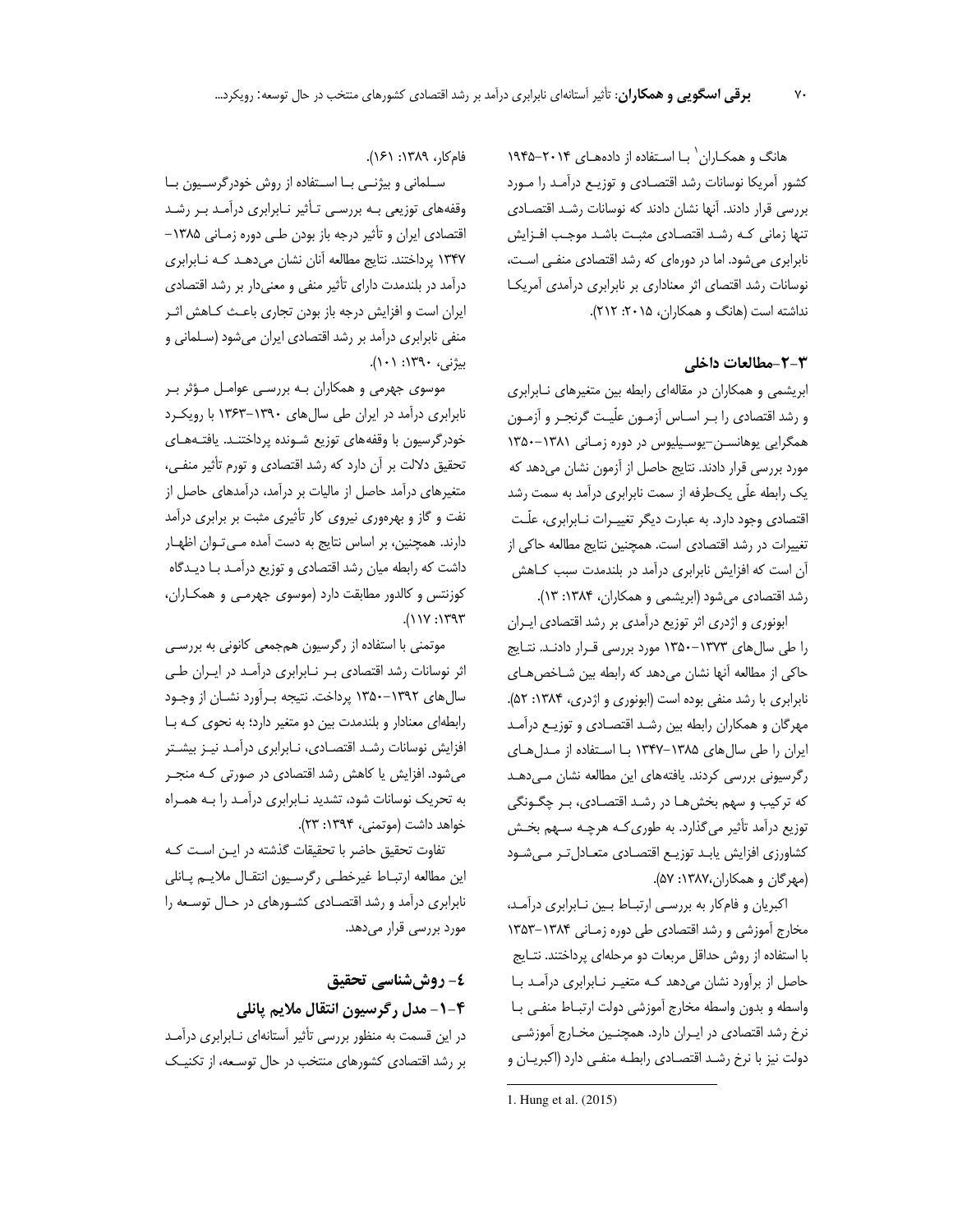اقتصادسنجی رگرسیون انتقال ملایم یانلی<sup>\</sup> (PSTR) اسـتفاده شده است. برای ایـن منظـور بـر اسـاس گـونزالز و همکـاران<sup>۲</sup> (۲۰۰۵) و مطالعــه کولتيــاز و هـــارولين<sup>۳</sup> (۲۰۰۶) يــک مــدل PSTR با دو رژیم حدی و یک تابع انتقال بـه صـورت رابطـه (۱) تعريف مي شود:  $(1)$ 

$$
y_{it} = μ_i + B^{'}_{0}x_{it} + B^{'}_{1}x_{it} G(q_{it}; γ, c) + u_{it} i = 1, ..., N, t = 1, ..., T
$$
  
\n
$$
U_{it} = 1, ..., N, t = 1, ..., T
$$
  
\n
$$
Z_{it} = \sum_{i=1}^{n} x_{it} \left(\frac{1}{\beta}\right) \left(\frac{1}{\beta}\right) \left(\frac{1}{\beta}\right) \left(\frac{1}{\beta}\right) \left(\frac{1}{\beta}\right) \left(\frac{1}{\beta}\right) \left(\frac{1}{\beta}\right) \left(\frac{1}{\beta}\right) \left(\frac{1}{\beta}\right) \left(\frac{1}{\beta}\right) \left(\frac{1}{\beta}\right) \left(\frac{1}{\beta}\right) \left(\frac{1}{\beta}\right) \left(\frac{1}{\beta}\right) \left(\frac{1}{\beta}\right) \left(\frac{1}{\beta}\right) \left(\frac{1}{\beta}\right) \left(\frac{1}{\beta}\right) \left(\frac{1}{\beta}\right) \left(\frac{1}{\beta}\right) \left(\frac{1}{\beta}\right) \left(\frac{1}{\beta}\right) \left(\frac{1}{\beta}\right) \left(\frac{1}{\beta}\right) \left(\frac{1}{\beta}\right) \left(\frac{1}{\beta}\right) \left(\frac{1}{\beta}\right) \left(\frac{1}{\beta}\right) \left(\frac{1}{\beta}\right) \left(\frac{1}{\beta}\right) \left(\frac{1}{\beta}\right) \left(\frac{1}{\beta}\right) \left(\frac{1}{\beta}\right) \left(\frac{1}{\beta}\right) \left(\frac{1}{\beta}\right) \left(\frac{1}{\beta}\right) \left(\frac{1}{\beta}\right) \left(\frac{1}{\beta}\right) \left(\frac{1}{\beta}\right) \left(\frac{1}{\beta}\right) \left(\frac{1}{\beta}\right) \left(\frac{1}{\beta}\right) \left(\frac{1}{\beta}\right) \left(\frac{1}{\beta}\right) \left(\frac{1}{\beta}\right) \left(\frac{1}{\beta}\right) \left(\frac{1}{\beta}\right) \left(\frac{1}{\beta}\right) \left(\frac{1}{\beta}\right) \left(\frac{1}{\beta}\right) \left(\frac{1}{\beta}\right) \left(\frac{1}{\beta}\right) \left(\frac{1}{\beta}\right) \left
$$

$$
G(\gamma, c; q_{it}) = \left\{ 1 + \exp\left[ -\gamma \prod_{j=1}^{m} (q_{it} - c_j) \right] \right\}^{-1}, \gamma
$$
  
> 0,  $c_1 \le c_2, ..., \le c_m$   

$$
\vdots
$$

 $(\tilde{r})$ 

if  $q_{it} \geq c$  $G(\gamma, c; q_{it}) = \begin{cases} 1 \\ 0 \end{cases}$ otherwis

در رابطه (۲)  $\gamma$  پارامتر شیب و بیانگر سرعت تعدیل از یک رژیم به رژیم دیگر است و qit متغیر انتقال یا آستانهای می باشد که بر اساس مطالعه کولیتاز و هارولین می تواند از بـین متغيرهاي توضيحي، وقفه متغير وابسته، يا هر متغير ديگر خارج از مدل که از حیث مبـانی تئـوریکی در ارتبـاط بـا مـدل مـورد مطالعه بوده و عامل ایجاد رابطه غیرخطی باشد، انتخاب گـردد.  $c = (c_1, ..., c_m)^{'}$  همچنین  $c = (c_1, ..., c_m)^{'}$ أستانهاي يـا مكـانهـاي وقـوع تغييـر رژيـم اسـت (كوليتـاز و هارولين، ۲۰۰۶: ۱۵). شکل تعمیمیافته مدل PSTR با بیش از یک تابع انتقال نیز به صورت رابطه (۴) تصریح میشود:

$$
y_{it} =
$$
  
\n
$$
\mu_i + B'_{0}x_{it} \sum_{i=1}^{r} [B'_{i}x_{it}]G_i(q_{it}^j; \gamma_i, c_i) + u_{it}
$$

$$
\overbrace{\hspace{25mm}}^{}
$$

که در آن r بیانگر تعداد توابع انتقال بـه منظـور تصـریح رفتـار غیرخطی می باشد و سایر موارد از قبل تعریف شدهاند. قابل ذکر است كه مدل PSTR با حـذف اثـرات ثابـت از طريـق حـذف کردن میانگین های انفرادی و سپس با استفاده از روش حـداقل مربعـات غيرخطـي۴ (NLS) كـه معـادل تخمـين;ن حـداكثر درست $^{\circ}$ درست نمایی $^{\circ}$  (ML) است، برآورد خواهد شد.

بر اساس مطالعات انجام شـده توسـط فـوک و همکـاران ً (۲۰۰۴)، گونزالز و همکاران (۲۰۰۵)، کولیتاز و هارولین (۲۰۰۶) و جوید<sup>۷</sup> (۲۰۱۰) مراحل تخمین بدین صـورت اسـت کـه ابتـدا ۔<br>آزمون خطی بودن در مقابل غیرخطی بودن انجام می شـود و در صورت رد فرضیه صـفر مبنـی بـر خطـی بـودن رابطـه میـان متغيرها، بايد تعـداد توابـع انتقــال جهـت تصـريح كامــل رفتــار غيرخطي موجود ميان متغيرها انتخـاب شـود. اگـر چـه آزمـون  $H_0: \gamma = 0$  خطی بودن می تواند بـا آزمـون فرضـیه صـفر PSTR انجام شود، امـا از آنجـایی کـه مـدل  $H_0$ :  $B_1 = 0$ تحت فرضيه صفر داراي پارامترهـاي مـزاحم نـامعين ا اسـت، آمارههای آزمون هر دو فرضیه فوق غیر استاندارد هستند. بـه منظور حل این مشـكل، لـوكنن `` (١٩٨٨) و تراسـورتا`` (١٩٩٨) استفاده از تقریب تیلور تابع انتقال را پیشنهاد کردهاند. برای ایـن منظور گونزالز و همکاران (۲۰۰۵) و کولیتاز و هـارولین (۲۰۰۶)  $\mathcal{G}(q_{it}; \gamma, c)$  نيز در اين خصوص تقريب تيلور تابع انتقـال بر حسب یارامتر γ حول مقدار  $\gamma=0$  پیشنهاد نمودهاند که بـه صورت زير ميباشد:  $(\Delta)$ 

- $y_{it} = \mu_i + B_0 x_{it} + B_1 x_{it} q_{it} + \dots + B_m x_{it} q_{it}^m$  $+ u_{i}$ طبق رابطه (۵) فرضیه صفر که بیانگر خطبی بودن رابطه  $H_0: B_1 = \cdots = B_m = 0$  بین متغیرها است بـه صـورت مطرح می گردد کـه رد فرضـیه صـفر دلالـت بـر وجـود رابطـه غیرخطی و عدم رد آن وجود رابطه خطی بین متغیرهای مدل را نشان میدهد. به منظور آزمون این فرضیه به تبعیت از کولیتـاز و هارولین از آمارههای ضریب لاگرانژ والد `` (LMw)، ضریب
- 4. Non-Linear Least Squares
- 5. Maximum Likelihood 6. Fok et al. (2004)
- 7. Jude (2010)
- 8. Contains Unidentified Nuisance Parameters
- 9. Luukkonen (1988)
- 10. Terasvirta (1998)
- 11. Wald Lagrange Multipliyer

<sup>1.</sup> Panel Smooth Transition Regression

<sup>2.</sup> Gonzalez et al. (2005)

<sup>3.</sup> Colletaz & Hurlin (2006)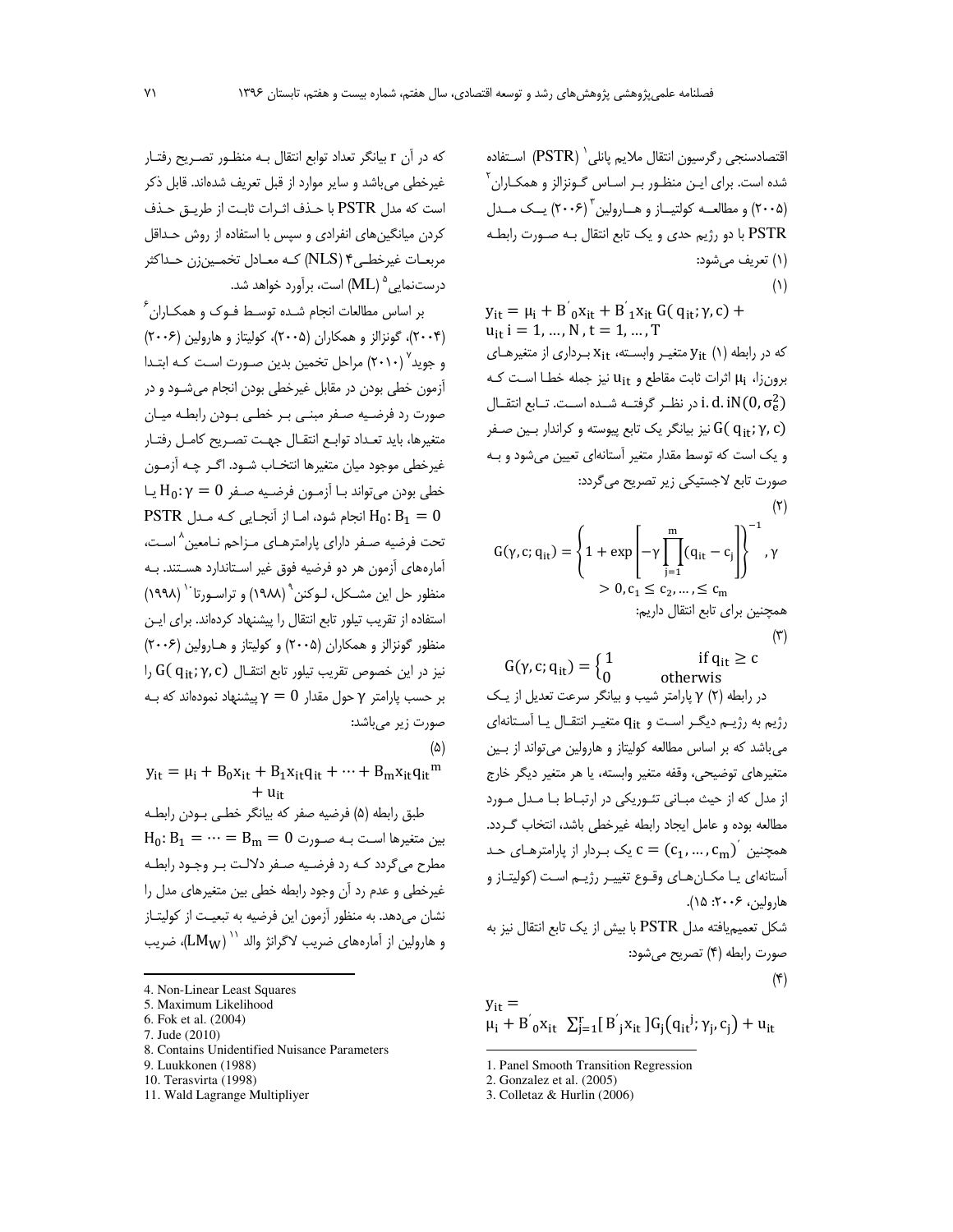استفاده ( $\text{LM}_{\text{F}}$ ) و نسبت درست $\text{LM}_{\text{F}}$ ) استفاده (LM $\text{F}$ می شود که توسط روابط زیر محاسبه می شوند:

 $(5)$ 

 $(Y)$ 

 $(\lambda)$ 

$$
LM_W = \frac{TN(SSR_0 - SSR_1)}{SSR_0}
$$

$$
LM_F = \frac{[(SSR_0 - SSR_1)/Km]}{[SSR_0/(TN - N - mK)]}
$$

 $LR = -2\left[\log(SSR_1) - \log(SSR_0)\right]$ در روابط فوق،  $\mathrm{SSR}_0$  مجموع باقیمانده مدل پانلی خطی و ست. SSR1 مجموع مربعات باقيمانـده غيرخطـي PSTR است. همچنین T دوره زمانی، N تعداد مقـاطع، K تعـداد متغیرهـای توضیحی لحاظ شده در مدل و m تعداد حدهای آستانهای می باشند. در شرایطی که نتایج به دست آمـده از یـک الگـوی PSTR دلالت كند، در مرحله بعدي بايـد تعـداد توابـع انتقـال جهت تصريح كامل رفتار غيرخطي انتخـاب گـردد. بـراي ايـن منظور فرضيه صفر وجود يک تابع انتقال در مقابل فرضيه وجود حداقل دو تابع انتقال آزمون میشود. فراینـد ایـن آزمـون نیـز مشابه آزمون خطی بودن است، با این تفاوت که تقریب سـری تیلور از تابع انتقال دوم مورد آزمون قرار می گیرد که به صــورت رابطه (۹) تصریح می گردد:  $(9)$ 

$$
y_{it} = \mu_i + B_0 x_{it} + B_1 x_{it} G(q_{it}^{(1)}, \gamma, c)
$$
  
+ 
$$
B_{21} x_{it} q_{it}^{(2)} + \cdots
$$
  
+ 
$$
B_{2m} x_{it} q_{it}^{(2)m} + u_{it}
$$

حال با توجه بـه رابطـه (٩) آزمـون نبـود رابطـه غيرخطـي  $H_0: B_{21} = \cdots = A_0$ باقیمانده به وسیله آزمـون فرضـیه صـفر انجام میشـود. در صـورتی کـه فرضـیه صـفر رد B $_{2\mathrm{m}}=0$ نشـود، لحـاظ كـردن يـك تـابع انتقـال جهـت بررسـى رابطـه غیرخطی میان متغیرهای تحت بررسی کفایت مـی کنـد. امـا در صورتی که فرضیه صفر در این آزمون رد شود، حـداقل دو تـابع انتقال در مدل PSTR وجــود خواهــد داشــت و در ادامــه بايــد فرضيه صفر وجود دو تابع انتقال در مقابل فرضيه وجود حـداقل سه تابع انتقال آزمون شود. این فرایند تا زمانی که فرضیه صـفر

يذيرفته شود، بايد ادامه داشته باشد.

### ۲-۲-تصریح مدل

در این مطالعه به منظور بررسی تأثیر آستانهای نـابرابری درآمـد بر رشد اقتصادی کشورهای منتخب در حـال توسـعه طـی دوره زمانی ٢٠١٢-٢٠٠٠، از مدل رگرسيون انتقال ملايم پانلي استفاده شده است. لازم به ذکر است که دادههای مورد استفاده از سایت بانک جهـانی<sup>۲</sup>اسـتخراج شـدهانـد. همچنـین الگــوی اقتصادسنجی مورد استفاده در این تحقیق برگرفته از مدل چو و همکاران (۲۰۱۴) به صورت رابطه (۱۰) میباشد:  $(1)$ 

$$
GDP_{it} = \mu_i + a'_{1}GINI_{it} + a'_{2}POP_{it} + a'_{3} HC_{it}
$$
  
+  $a'_{4}$  OPEN<sub>it</sub>  
+  $\sum_{j=1}^{r} [B'_{1}GINI_{it} + B'_{2} POP_{it}$   
+  $B'_{3}$  HC<sub>it</sub>  
+  $B'_{4}$  OPEN<sub>it</sub>] $G_j(q_{it}^j; \gamma_j, c_j)$   
+  $u_{it}$ 

که در رابطه (۱۰) متغیرهای مـورد اسـتفاده عبارتنـد از: GDP تولید ناخالص داخلی واقعی سرانه بر اساس برابری قدرت خریـد پول (به قیمت ثابت سـال پایـه (۲۰۰۵) کـه بـه عنـوان متغیـر درون زاي مدل انتخاب شده است).

GINI: ضريب جيني كه بدين صورت تعريف مي شود: ضـريب جینی یک واحد اندازهگیری پراکندگی آماری است کـه معمـولاً برای سنجش میزان نابرابری در توزیع درآمد یا ثـروت در یـک جامعه آماري استفاده مي شود. اين ضريب با نسبتي تعريف می شود که ارزشی بین صفر و یک دارد.

متغیر نرخ رشد جمعیت (POP) بـه منظـور بررسـی تـأثیر یوپایی های جمعیت بر رشد اقتصادی در مدل لحاظ شده است. همچنین (HC) نشـانگر شـاخص سـرمایه انسـانی مـی،باشـد. OPEN شاخص درجه باز بودن اقتصاد کـه از نسـبت مجمـوع صادرات و واردات به تولید ناخالص داخلی محاسـبه مـی شـود. لازم به ذکر است که ضـریب جینـی بـه عنـوان متغیـر انتقـال انتخاب شده است. در واقع فرض می شود که در سطوح مختلف ضریب جینی، رابطه میان رشـد اقتصـادی و نـابرابری درآمـد از یک الگوی غیرخطی و حتی نامتقارن تبعیت کند و ایـن فـرض  $Y\Upsilon$ 

<sup>1.</sup> Fischer Lagrange Multipliyer

<sup>2.</sup> Likelihood Ratio

<sup>3.</sup> World Development Indicators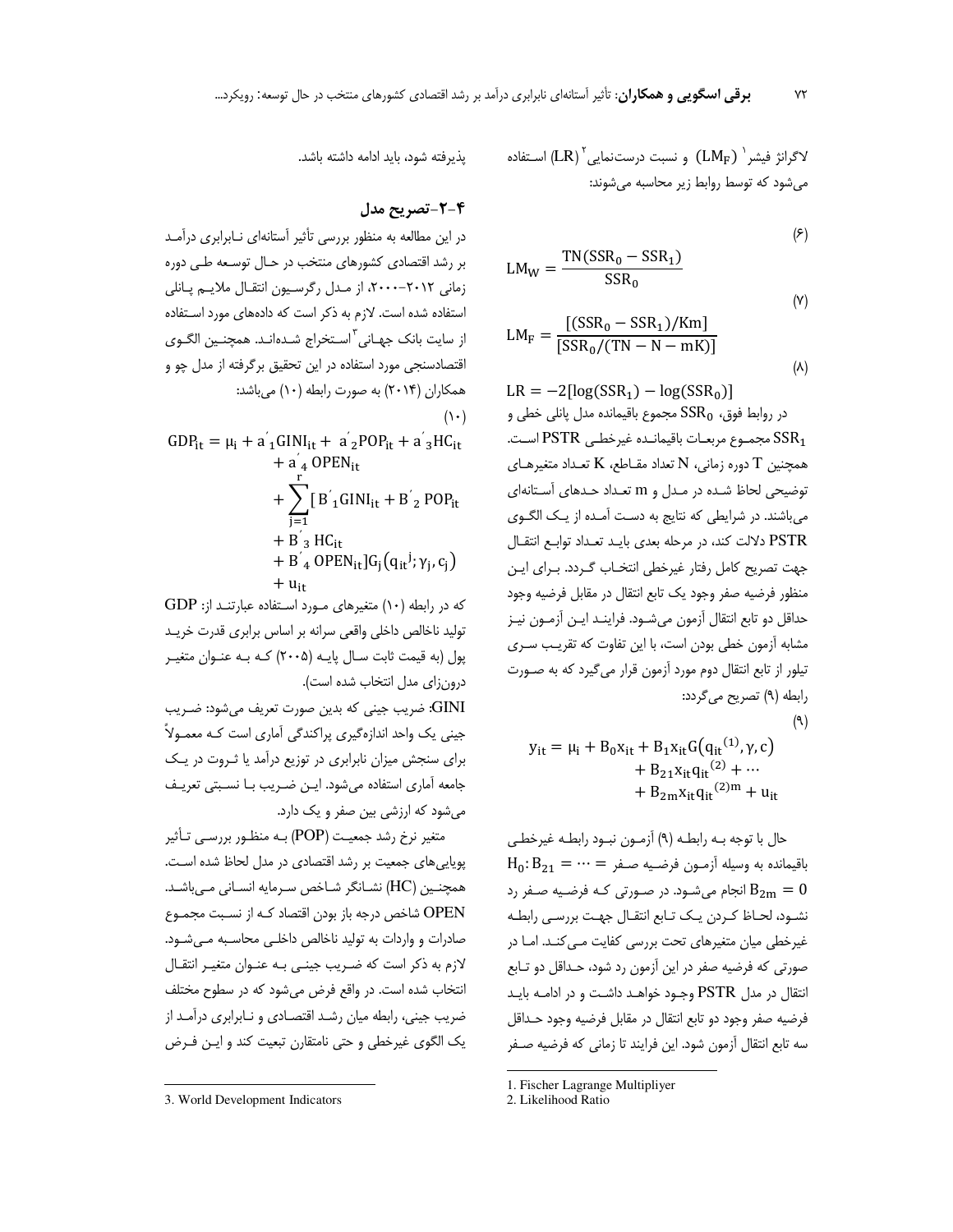در مطالعه حاضر مورد آزمون قرار می گیرد. لازم بـه ذکـر اسـت برای تخمین مدل از نرمافزارهای Matlab و Eviews9 استفاده شده است.

# ۵- نتایج برأورد مدل

پیش از پرداختن بـه بـرآورد مـدل PSTR، ویژگـی ایسـتایی متغيرها با استفاده از آزمون ريشه واحد ديكي فولر تعمـيميافتـه مورد بررسی قرار گرفته است. نتایج جدول (۱) نشان مهدهد كه متغيرهاي توليد ناخالص داخلي سرانه، ضـريب جينـي، نـرخ رشد جمعیت، سرمایه انسانی و درجه باز بودن تجـاری پـس از

یک مرتبه تفاضل گیری ایستا شدهاند.

بر اساس مباحث مطـرح شـده در بخـش روش شناسـی، در مرحله اول فرضيه صفر خطى بودن مدل در مقابل فرضيه وجود الگوي PSTR با در نظر گرفتن ضريب جيني به عنـوان متغيـر انتقال آزمون شده است. نتايج گزارش شده در جدول (٢) براى کشورهای در حال توسعه نشان می دهند که تمـامی آمـارههـای ضريب لاگرانژ والد (LMw)، ضريب لاگرانژ فيشر (LM<sub>F</sub>) و نسبت درستنمـایی (LR) بـرای یـک و دو حـد آسـتانهای (M=2) و (M=1) از یک الگوی غیرخطی پیروی میکنند.

| جعون ۰۱ سایج آرمون ریسه واحد دیجی قوتر ( ADF) برای متعیرهای مدل |                                   |             |  |  |  |
|-----------------------------------------------------------------|-----------------------------------|-------------|--|--|--|
| مقدار بحرانى                                                    | أماره أزمون                       | نام متغير   |  |  |  |
| $\cdot/\cdots$                                                  | 90/15                             | <b>GDP</b>  |  |  |  |
| $\cdot/\cdots$                                                  | ۱۲۱/۹۳                            | <b>GINI</b> |  |  |  |
| $\cdot/\cdot\cdot$                                              | ١٣۵/٣٣                            | <b>POP</b>  |  |  |  |
| $\cdot/\cdot\cdot$                                              | $\lambda \frac{\lambda}{\lambda}$ | HC.         |  |  |  |
| $\cdot/\cdots$                                                  | ۲۰۰/۴۶                            | <b>OPEN</b> |  |  |  |

حدول في نتايج أنوهن ريشه واحد دري فول (ADF) براي وتغييرهاي وبا

**مأخذ:** محاسبات تحقيق

#### جدول ٢. أزمون هاي وجود رابطه غيرخطي

|                                                                                                                                                                                                                                                                                                                                                                                                                                                               | $M=1$  |        |      | $M=2$  |        |    |
|---------------------------------------------------------------------------------------------------------------------------------------------------------------------------------------------------------------------------------------------------------------------------------------------------------------------------------------------------------------------------------------------------------------------------------------------------------------|--------|--------|------|--------|--------|----|
|                                                                                                                                                                                                                                                                                                                                                                                                                                                               | $LM_W$ | $LM_F$ | LR — | $LM_W$ | $LM_F$ | LR |
| $\left.\begin{array}{l c c c c c c c} \hline \textbf{H}_0:\textbf{r}=0 & \textbf{FV}\cdot\textbf{r} & \textbf{NVV} & \textbf{W/V+A} & \textbf{FV/F+A} & \textbf{FV/F+B} & \textbf{N/V+B} & \textbf{N/V+C} \\ \hline \textbf{H}_0:\textbf{r}=1 & (\cdot/\cdot\cdot\cdot) & (\cdot/\cdot\cdot\cdot) & (\cdot/\cdot\cdot\cdot) & (\cdot/\cdot\cdot\cdot) & (\cdot/\cdot\cdot\cdot\cdot) \\ \hline \end{array}\right  \begin{array}{l c c c c} \hline \textbf{X}$ |        |        |      |        |        |    |

توجه: M بيانگر تعداد مكان هاي آستانهاي و r بيانگر تعداد توابع انتقال مي،اشد. همچنين مقادير احتمال مربوط به هر آماره داخل پرانتز گزارش شده است.

**مأخذ:** نتايج تحقيق

جدول ٣. آزمونهاي وجود رابطه غيرخطي باقيمانده

|                             | $M=1$                                         |                            |                                                       | $M=2$                                                 |                                          |                      |
|-----------------------------|-----------------------------------------------|----------------------------|-------------------------------------------------------|-------------------------------------------------------|------------------------------------------|----------------------|
|                             | $LM_W$                                        | $LM_F$                     | <b>LR</b>                                             | $LM_W$                                                | $LM_F$                                   | LR                   |
| ${H_0: r = 1 \ H_0: r = 2}$ | 15/7.5<br>$(\cdot/\cdot \wedge \mathfrak{f})$ | 5/777<br>$(\cdot/\cdot91)$ | $\lambda$ /٢ $\lambda$ ۳<br>$(\cdot/\cdot \vee \vee)$ | $\frac{1}{\gamma + \gamma}$<br>$(\cdot/\cdot \wedge)$ | 1/909<br>$(\cdot/\cdot \lambda \lambda)$ | ١٨/١٣٢<br>$( -1.59)$ |

م**أخذ:** نتايج تحقيق (با استفاده از نرمافزار Matlab)

جدول ۴. تعیین تعداد مکان های آستانهای در یک تابع انتقال

| $M=1$        |                          |                         | $M=2$        |                          |                         |
|--------------|--------------------------|-------------------------|--------------|--------------------------|-------------------------|
| معيار شوارتز | معيار أكائيك             | مجموع مجذور باقيماندهها | معيار شوارتز | معيار أكائيك             | مجموع مجذور باقيماندهها |
| $-7/77$      | $-\mathbf{r}/\mathbf{v}$ | ۱/۴۱۹                   | $-Y/Y - YZ$  | $-\mathbf{Y}/\mathbf{Y}$ | ۱/۴۱۹                   |

**مأخذ:** نتايج تحقيق (با استفاده از نرمافزار Matlab)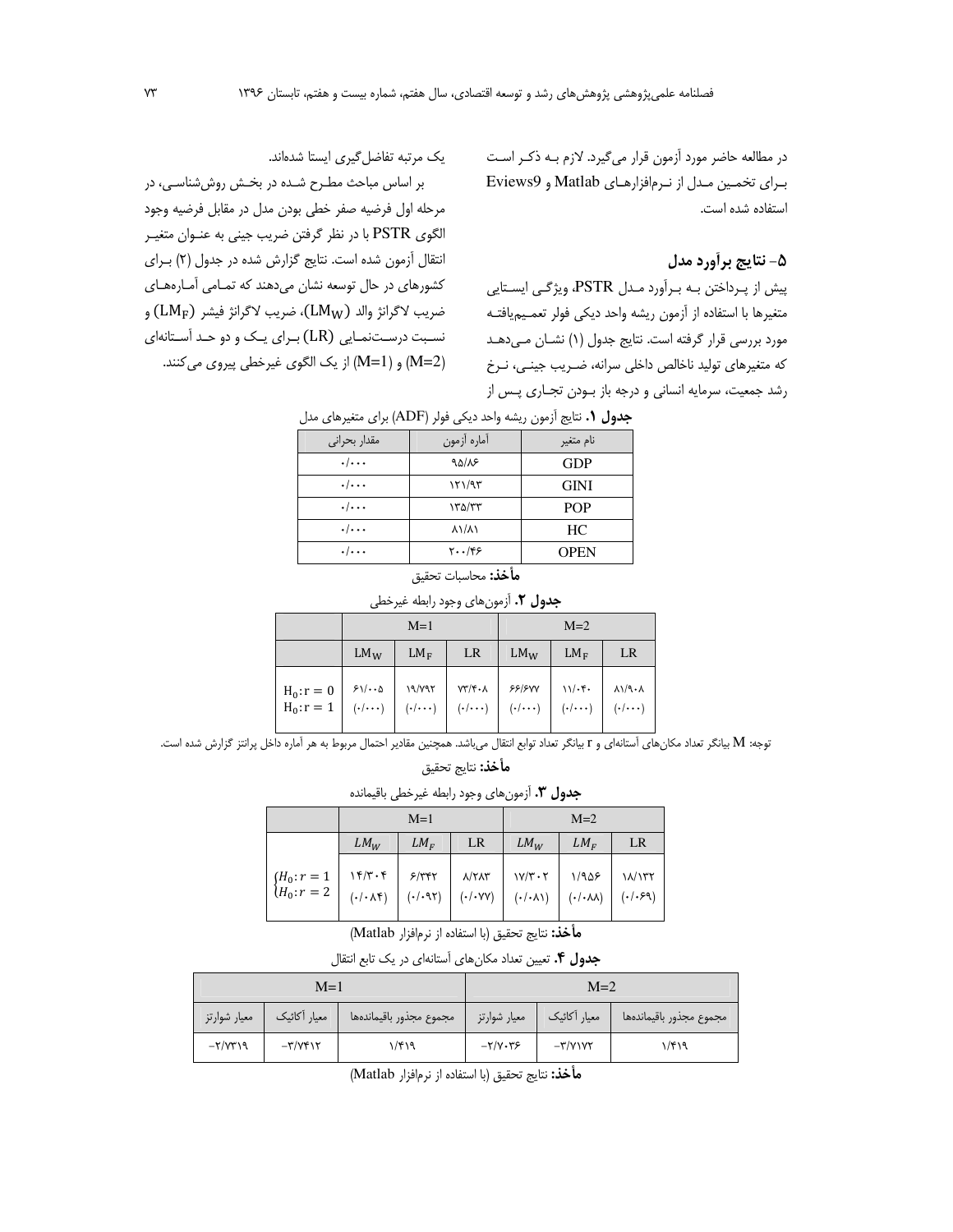پس از حصـول اطمینـان از وجـود رابطـه غیرخطـی میـان متغیرهای مورد مطالعه، در ادامـه بایـد وجـود رابطـه غیرخطـی باقیمانده را به منظور تعیین تعداد توابع انتقال مورد بررسی قـرار داد. برای این منظور بـر اسـاس مطالعـه گـونزالز و همکـاران و كوليتاز و هارولين، فرضيه صفر وجود الكوى PSTR با يك تابع انتقال در مقابل فرضيه وجود الگوى PSTR با حـداقل دو تابع انتقال مورد آزمون قرار گرفته کـه نتـایج آن در جـدول (۳) برای کشورهای در حال توسعه ارائه شده است. نتـایج نشـان میدهند که لحاظ کردن یک تـابع انتقـال بـرای کشـورهای در حال توسعه برای تعیین رابطه غیرخطی میـان ضـریب جینـی و رشد اقتصادی کفایت می کند.

پس از حصـول اطمینــان از وجـود رابطـه غیرخطـی میـان متغيرها ولحاظ توابع انتقـال جهـت تصـريح رفتـار غيرخطـى، اکنون باید حالت بهینـه میـان تـابع انتقـال بـا یـک یـا دو حـد آستانهای انتخاب گردد. برای این منظور مـدل PSTR متنـاظر با هر یک از این حالات برآورد شده و از میـان آنهـا بـر اسـاس معیارهای مجموع مجذور باقیماندهها، شوارتز` و آکائیک ً مـدل بهینـه انتخـاب مـی گـردد. نتـایج جـدول (۴) کـه در خصـوص کشورهای در حال توسعه آورده شده است، حـاکی از آن اسـت که بر اساس معیارهای شوارتز و آکائیک، مدل PSTR با یک حد آستانهای، مدل بهینهای برای کشورهای مذکور میباشد.

يس از انتخاب مدل PSTR با يک تابع انتقال و يـک حـد آستانهای که بیانگر یک مدل دو رژیمی است، در ادامه به برآورد مدل ميپردازيم.

نتايج حاصل از تخمين مدل PSTR دو رژيمي در جـدول شماره (۵) لحاظ شده است. پـارامتر شـيب كـه بيـانگر سـرعت انتقال از یک رژیم به رژیم دیگر است، معادل ۰/۳۵برآورد شده است. همچنین حد آستانهای ضریب جینی بـرای کشـورهای در حال توسعه نیز مقدار ۰/۴۳ میباشد. به عبارت دیگر زمانی ک مقدار ضریب جینی برابر با ۰/۴۳ هست، جهت یا شدت تأثیرگذاری نابرابری درآمد بر رشد تولید ناخالص داخلبی تغییـر می کند. به بیان دیگر، تغییر رژیم با سرعتی معادل ۰/۳۵ اتفاق می|فتد. لذا در صورتی که مقدار ضـریب جینـی از ۰/۴۳ تجـاوز کند، رفتار متغیرها مطابق رژیـم دوم خواهـد بـود و در صـورت کمتر بودن آن از حد آستانهای فوق، در رژیـم اول قــرار خواهــد

1. Schwarz Criterion

2. AIC Criterion

گرفت. از آنجا که ضرایب متغیرها با توجه به مقدار متغیر انتقال (ضریب جینی) و پارامتر شیب تغییر می پابند و برای کشورهای مختلف و در طول زمان یکسان نمبی باشیند، نمبی تبوان مقیدار عددی ضرایب ارائه شده در جدول (۵) را مستقیماً تفسیر نمود و بهتر است علامتها مورد تجزيه و تحليل قرار بگيرند (شهبازى و سعيديور، ١٣٩٢: ٢١).

به منظور ارائه درک واضحتر نتایج به دست آمده، دو رژیهی حدی موجود برای کشورهای در حال توسعه مورد بررسـی قــرار می گیرند:

١) رژيم حدى اول متناسب با حالتي است كه پارامتر شيب بـه سمت بی نهایت میل کند و مقدار متغیر انتقـال (ضـریب جینـی) کمتر از حد آستانهای باشد، که در این حالت تابع انتقـال مقـدار عددی صفر دارد و به صورت رابطه (۱۱) تصریح می گردد:  $(11)$ 

 $GDP = C + 0.002GINI - 0.162POP +$  $1.981$ HC + 0.2730PEN ٢) رژيم حدي دوم متناسب با حالتي است كه پارامتر شـيب بـه سمت بی نهایت میل کند، اما مقدار متغیر انتقال (ضریب جینبی) بزرگتر از حد آستانهای باشد، کـه در ایـن حالـت تـابع انتقـال مقدار عددی یک دارد و به صورت زیر تصریح می گردد:  $(15)$ 

 $GDP = C - 0.003GINI + 0.164POP +$  $1.548$ HC + 0.2430PEN

| قسمت خطی مدل                          |                                      | قسمت غیر خطی مدل  |                               |  |  |
|---------------------------------------|--------------------------------------|-------------------|-------------------------------|--|--|
|                                       | $\cdot/\cdot\cdot$ ۲                 |                   | $-\cdot/\cdot\cdot\Delta$     |  |  |
| GINI <sub>0</sub>                     | $(-\gamma/\lambda)^s$                | GINI <sub>1</sub> | $(\tilde{r}/\tilde{r})$       |  |  |
| $POP_0$                               | $-158$                               |                   | $\cdot$ /۳۲۵                  |  |  |
|                                       | $(-\mathbf{Y}/\mathbf{Y})$           | POP <sub>1</sub>  | $(\mathfrak{f}/\mathfrak{f})$ |  |  |
| HC <sub>0</sub>                       | $1/9\lambda$                         |                   | $\cdot$ /۴۳۳                  |  |  |
|                                       | $(-\Delta/\Upsilon\Upsilon)$         | HC <sub>1</sub>   | $(\Delta/\Upsilon')$          |  |  |
| OPEN <sub>0</sub>                     | $\cdot$ /۲۷۳                         | OPEN <sub>1</sub> | $-\cdot/\cdot 7$              |  |  |
|                                       | $(-\mathfrak{f}/\mathfrak{F}\Delta)$ |                   | (Y/YY)                        |  |  |
| مكان وقوع تغيير رژيم C= 0.43          |                                      |                   |                               |  |  |
| $\gamma$ = $0.35$ (صرعت تعدیل (صرعت ا |                                      |                   |                               |  |  |

جدول ۵. نتايج برآورد مدل PSTR

توجه: مقادیر داخل پرانتز نشان دهنده آماره t مـیباشـد.  $\gamma$  و C بـه ترتیـب بیانگر پارامتر شیب و حد آستانهای نابرابری درآمد میباشند. **مأخذ:** نتايج تحقيق (با استفاده از نرمافزار) Matlab

همان طور که در جدول (۵) مشاهده می گردد، متغیر ضریب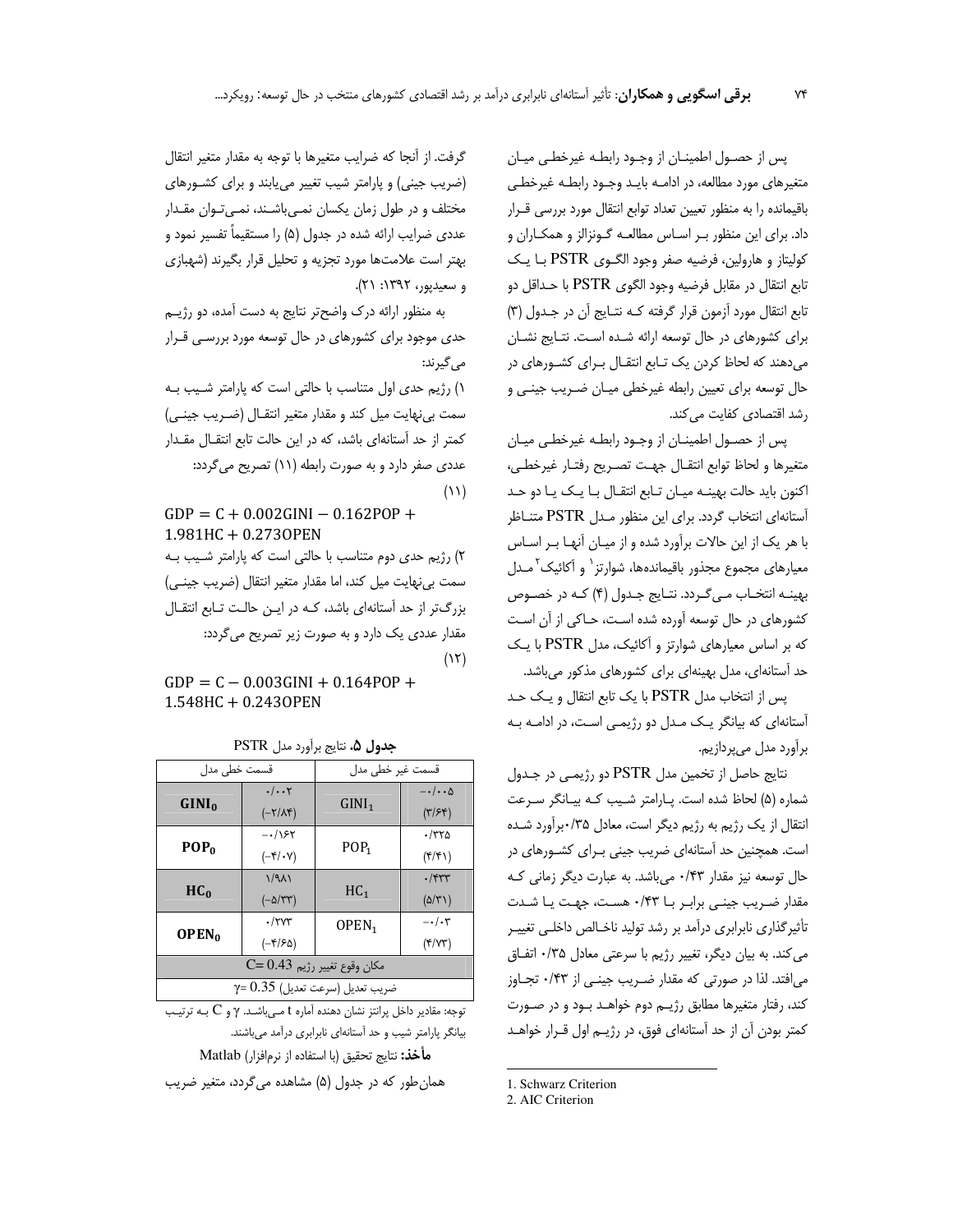جيني در رژيم اول تأثير مثبت و در رژيــم دوم تـأثير منفــي بــر رشد اقتصادی دارد. قابل ذک راست در صورتی کـه نـابرابری درآمد کشورها از حد آستانهای ۰/۴۳ عبور کنـد وارد رژیـم دوم خواهند شـد. بـه وضـوح ايـن نتيجـه نشـانگر رابطـه نامتقـارن نابرابری درآمد و رشد اقتصادی در سطوح مختلف نـابرابری درآمد می باشد. تأثیر مثبت نابرابری درآمـد بـر رشـد اقتصـادی کشورهای در حال توسعه با دیدگاه تودارو سازگار می باشد بدین صورت که توزیع بسیار نابرابر درآمد شرط لازم برای رشد سریع اقتصادي مي باشد (تودارو، ١٣٧٧: ١٧٠). به عبارتي ديگر رشد اقتصادی را مقدم بر توزیع درآمـد قلمـداد مـی کننـد. اسـتدلال اقتصادی این نظریه این است که شرط لازم رشد اقتصادی نرخ بالای پس انداز است، برای افزایش نرخ پس انـداز بایـد درآمـد طبقات بالاى اجتماعى افزايش يابد چون ثروتمندان نيازهاى اوليه خود را برطرف نموده و با افزايش درآمـد ميـل نهـايي بـه مصرف آنها كاهش و ميل نهايي به پسانداز افـزايش مـىيابـد. ثروتمندان درآمدهای اضافی را پس انداز می کنند و رشد اقتصادی تسریع میشود. این نظریه برای تقویت استدلال خـود از اثرات رخنه به پایین استفاده می کند یعنی اگر تولید یک جامعه افزایش یابد در مراحل اولیه طبقـات بـالای جامعــه از آن

بهرهمند می شوند. در مراحل بعدی اثرات مصرف این طبقات به طبقات پایین سرایت می کنـد و آنهـا نیـز از اثـرات رشـد تولیـد بهرهمند می شوند. به اعتقاد نظریه پردازان این نظریه با افـزایش درآمد ثروتمندان اثرات رخنه به پایین رشد اقتصـادی در مرحلـه بعد درآمد فقرا را همزمان با افزایش تولید افزایش میدهـد و از فشارهای تورمی جلوگیری می کند. در صورتی که فقرا نیازهـای اشباع نشده دارند و با افزایش درآمد تقاضای آنها برای کالاهای مصرفی افزایش می یابد و چون عرضه بهی کشش است تنها قيمتها بالا مي رود.

دلیل دیگری برای این مسئله کـه چـرا نــابرابری احتمــالاً منجر به رشد سریعتر می گردد به ایده تقسیمناپلذیری سرمایه برمی گردد که به این معناست که ایجـاد صـنایع غالبـاً مسـتلزم هزینههای اولیه بسیار زیادی مهیباشد، تأمین این هزینـه در کشورهای توسعه نیافتـه کـه بازارهـای مـالی نامناسـبی دارنـد، نیازمند تمرکز ثروت است. در نهایت همچنین بحث می شود که بدون انگیزههای کافی، نرخهای سرمایهگذاری برای خلق رشد پایدار، ناکافی باقی میمانند.



نمودار ۲. چگونگی اثرات نامساعد نابرابری بر رشد اقتصادی

**مأخذ:** برایان اسنودان و هوارد آر. وین، ۱۳۹۴

از طرف دیگر همان طور که نتایج نشان مهدهد نابرابری درآمد در رژیم دوم تأثیر منفی بر رشد اقتصادی مـی٤کـذارد کـه سازگار با دیـدگاههـای نظـری و تجربـی اقتصـاددانان مختلـف میباشد. آثار منفی نابرابری درآمد بر رشد اقتصادی سازگار با دیــدگاههــای میــردال (۱۹۷۳) و اقیــون و همکــاران (۱۹۹۹)

مـیباشـد. بـر اسـاس دیگـاه آلسـینا و پروتـی` (۱۹۹۶) اثـرات نامساعد نابرابری درآمد بر رشد اقتصادی را میتوان در نمودار (۲) نشان داد.

همچنین رشد جمعیت در رژیم اول تأثیر منفـی و در رژیـم

<sup>1.</sup> Alesina & Perotti (1996)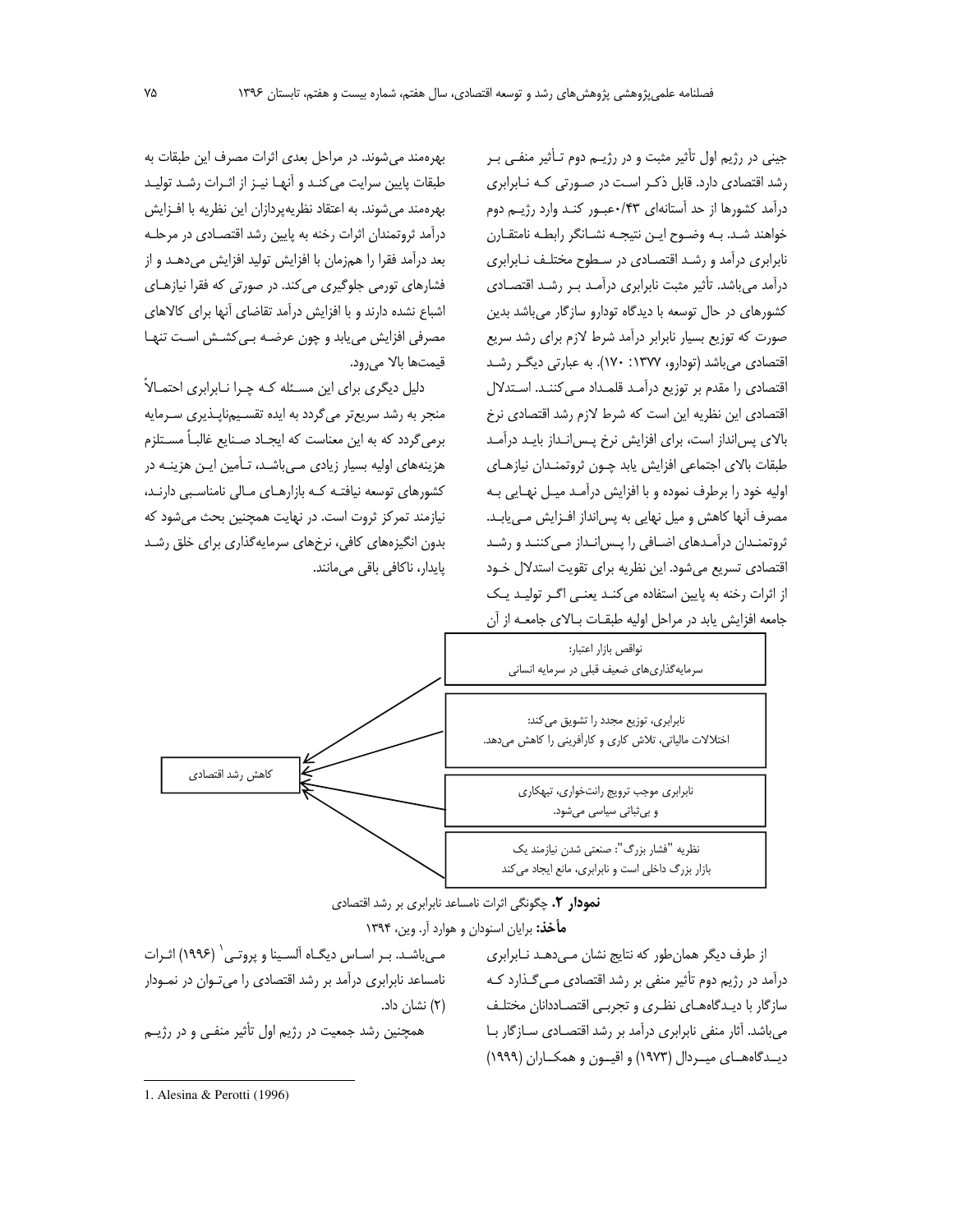دوم تأثیر مثبت بر رشد اقتصادی داشته است. تأثیر منفـی رشـد جمعیت بر رشد اقتصادی را می توان بدین گونه تحلیل کرد ک با توجه به تابع تولید، به طور متوسط این کشورها در ناحیـه دوم تولیدی قرار دارند به عبارتی با افزایش نیروی کار، تولید آنها كاهش مىيابد. همچنين اين تأثير منفى با ديدگاه افرادى چـون مالتوس ٰ سازگار می باشد بدین صورت که مالتوسین ها معتقدنـد جمعیت مانع رشد و توسعه اقتصادی است. آنها بر این باورند که سرانجام رشد اقتصادی به واسطه رشد جمعیت محـدود شـده و بالأخره متوقف خواهد شد. بنابراين طرفـداران نظريـه مـالتوس رشد کـمتـر جمعيـت را تجـويز کـردهانـد. همچنـين برخـي از مخالفین رشد جمعیت بر این عقیده هستند کـه یکـی از دلایـل بیکاری ساختاری موجود در کشورهای در حال توسعه رشد فزایندهای هست که در سالهای گذشته در مورد جمعیت اتفاق افتاده است. بنابراین ارتباط منفی رشد جمعیت و رشد اقتصادی با دیدگاههـای (مـالتوس، ۱۹۹۲)، (پـورتنر<sup>۲</sup>، ۱۹۹۶) و (حسـن <sup>۳</sup>، ۲۰۱۰) سازگار میباشد. از طرفی تأثیر مثبت رشد جمعیت بـر رشـد اقتصـادی بـا دیـدگاه موافقـان رشـد جمعیـت از جملـه مركانتيليستها تطابق دارد. آنها تلاش مي كنند فرايند توسعه را به روشهای مختلف به تحولات جمعیتی نسبت دهند. جمعیت بالاتر به عنوان منبعى براى توليد ثروت شناخته شده و از اين حیــث بــرای جامعــه دارای ارزش اســت. همچنــین برخــی اقتصاددانان مانند بوسـراپ<sup>۴</sup> (۱۹۸۱)، سـيمون<sup>۵</sup> (۱۹۹۸)، بكـر و گلاسر<sup>۶</sup> (۱۹۹۹) و … رشد جمعیت را موتور رشد اقتصاد*ی* تلقـی می کنند. رشد جمعیت به عنوان یکی از عمدهترین و مؤثرترین عوامل كاهش درآمد سرانه و به تبع آن، كاهش سطح زندگی و رفاه عمومی نیز شناخته شده است. اگر چه رشد نامطلوب جمعیت در شرایط عادی موجب فقـر اسـت، در عـین حـال، از همین عامل منفی می توان به عنوان عامل تولید و مصرف و به تبع آن، به عنوان عامل رشد توليد و شكوفايي اقتصادي بهـره گرفت، مشروط بر اینکه برای بهرهگیـری از عامـل منفـی بـه گونهای سنجیده و مطلوب، اصول و قواعد اقتصادی در جلب سرمایه، اعم از داخلی و خارجی، مورد بهرهبرداری قرار گیرد. در غیر این صورت، رشد نامطلوب جمعیت، موجب کـاهش رفـاه و

افزایش فقر عمومی خواهد شد.

سرمایه انسانی در هر دو رژیم تأثیر مثبت و معنـیداری بـر رشد اقتصادی گذاشته است با این توضیح که میزان تأثیرگذاری مثبت آن در رژیم دوم نسـبت بـه رژیـم اول نـاچیز مـی باشـد. مفهوم سرمایه انسانی نسبتاً در کشورهایی با وفور نیروی کـار از اهمیت خاصی برخوردار می باشد. این کشورها طبیعتـاً بـه دلیـل نرخ رشد جمعیت بالا تحت شرایط اقلیمی معین صاحب نیـروی کار زیادی هستند. مسئله کمپابی سرمایه ملموس در کشورهای مازاد نیروی کار میتواند توسط تسریع نـرخ تشـکیل سـرمایه انسانی با سرمایه گـذاری خصوصـی و عمـومی در بخـش۵هـای آموزش و سلامت به صورت بين|لمللي حل شود. سـرمايه مـالي ملموس ابزار مؤثری در ترقی رشد اقتصـادی کشـور مـی باشـد. بنابراین سرمایه انسانی، از مهمترین عواملی است که میتواند ضمن تغییر خود، سایر نهادههای تولیـد را دگرگـون یـا متعـادل کند و مبنایی برای نوآوری فراهم سازد و در سطح وسیع منجـر به رشد اقتصادی شود.

تأثیر سرمایه انسانی بـر رشـد اقتصـادی از دو ناحیـه قابـل بحث است: نخست سرمايه گذاري در منـابع انسـاني بـا فـرض ثبات سایر شرایط، توان تولید افراد را افزایش می دهـد. ایـن برداشت در واقع محور اصلی نظریه سرمایه انسـانی اسـت و بـر مبنای آن هر قدر انباشت سرمایه انسانی بیشتر باشد، انتظار می رود تولیدات با شتاب بیش تری رشد یابد. محـور دیگـر تحلیل ها بر این نکته متمرکز است که این سرمایه گذاری ها افزایش تولیدات را از ناحیه انتقال فناوری جدید و کاربرد آن محقق می سازد. بر مبنای این ملاحظات، هـر قـدر سـرمایه انسانی از ناحیه آموزش بیشتر باشد، بسترهای لازم برای استفاده از فناوري وارداتي نيز بيش تر خواهـد شـد. همچنـين مطالعات انجام شده توسط منكيـو ٌ، رومـر ٌ و ويـل ْ نشــان داده است که نرخ رشد بلندمدت اقتصادی با سطح درآمد اولیه کشور همبستگی بالایی ندارد و پایین بودن موجودی سرمایه فیزیکی تنها عامل رشد پایین اقتصادی در کشورها نیست، بلکـه برخـی از عوامل به خصوص سرمایه انسانی است که باعث تسریع رشد اقتصادی می گردد. البته این امر نیز بایـد عنـوان گـردد کـه بـا انباشت سرمايه انساني نه تنها سرمايه انساني به طـور مسـتقيم موجب رشد اقتصادى خواهد شد، بلكه لنباشت و استفاده بهينـه

<sup>1.</sup> Malthus

<sup>2.</sup> Portner (1996)

<sup>3.</sup> Hasan (2010)

<sup>4.</sup> Boserup (1981)

<sup>5.</sup> Simon (1998)

<sup>6.</sup> Becker & Glaser (1999)

<sup>7.</sup> Mankiw

<sup>8.</sup> Romer

<sup>9.</sup> Will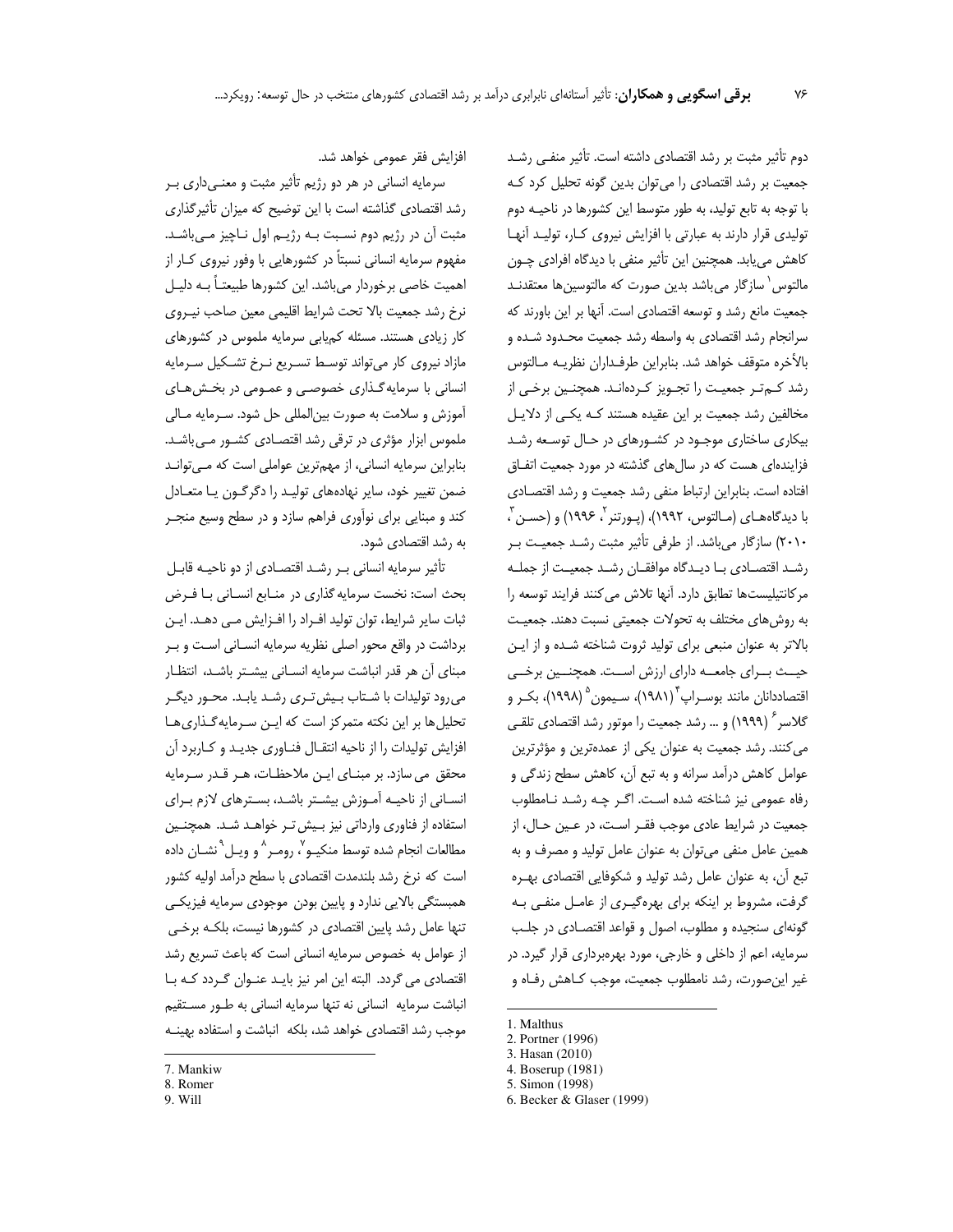از آن باعث افزایش بهرهوری دیگر عوامل نیز خواهـد شـد کـه این اثر غیرمستقیم و درونزای سرمایه انسانی بر رشد اقتصادی را می رساند.

متغیر درجه باز بودن تجاری در رژیم حدی اول تأثیر مثبت به اندازه ۰/۲۷ و در رژيم حدي دوم تأثير منفي به اندازه ۰/۰۳-بر رشد اقتصادی دارد که البتـه میـزان اثرگـذاری منفـی آن در رژیم دوم بسیار ناچیز میباشد. زیرا صادرات و واردات به واسطه تخصص گرایی، انتقال دانش و تکنولوژی میتوانند بر رشد اقتصادی تأثیر مثبت داشته باشند. شاید عامل اصلی که جهانی شدن اقتصاد را محقق مے سازد، پیشـرفت فنـاوری اطلاعـات است که هزینههای ارتباط از راه دور را کاهش داده و اهمیت فاصله را در فعالیتهای اقتصـادی بـه حـداقل رسـانده اسـت و تولید را افزایش داده و در نهایت باعث افزایش رشد اقتصادی می شود. اقتصاددانان کلاسیکی نیـز در خصـوص رابطـه بـین تجارت و رشد و توسعه اقتصادي معتقد هستند كـه تجـارت خارجی عاملی برای رشد اقتصادی است. جهانی شدن با ارائه تجارت و ایجاد بسترهای سرمایه گذاری برای ایجاد اشتغال منجر به کاهش نابرابری درآمدی و فقر میشود. به طـور کلـی بخش های صنعتی و کشاورزی کشورهای در حال توسعه به طور كامل و بهينه مورد استفاده قرار نگرفته است. لذا با گسترش تجارت این کشورها توانایی افزایش در تولید را داشته و مازاد تولید ایجاد شده را میتوانند صادر کنند. جهانی شدن اقتصاد باعث می شود که منابع استفاده نشده نیروی کار و زمین مورد استفاده قرار بگیـرد و بـا آن تولیـد مـازاد را صـادر کننـد. بنابراین تجارت از طریق توسعه بازار و تقسیم کار باعث میشود از ظرفیتهای ماشین آلات موجود استفاده بیش تری گردد و نوآوری در تولید و بهـرهوری نیـروی کـار را افـزایش دهـد. در مجموع تجارت باعث میشود آن کشورها از بازدههای فزاینده و توسعه گسترده اقتصادى بهرهمند گردند. از طرفى تجـارت ايـن فرصت را ایجاد می کنـد کـه کشـورها در تولیـد کالاهـایی کـه عوامل تولید آن کالاها را دارند تخصص کسب نمایند. همچنین تجارت برای کشورهای در حال توسعه که بازارها در آنها کوچک است و دارای هزینههای تولیدی بالا میباشند، منجر به ایجاد صرفه جویی های ناشی از مقیاس تولید شده و با استفاده از روابط تجارى، باعث افزايش صادرات شده وصرفههاى اقتصادی هزینهها را کاهش میدهد. اما در صورتی که افـزایش حجم تجارت صرفاً بر مبناي صادرات مواد خام و اوليه و واردات

كالاهاي مصرفي باشد، مي تواند بر رشد اقتصـادي تـأثير منفـي داشته ىاشد.

## **٦- بحث و نتیجه گیری**

هدف مطالعه حاضر بررسی تأثیر أستانهای نـابرابری درآمـد بـر رشد اقتصـادی کشـورهای منتخـب در حـال توسـعه اسـت. در راستای هدف تحقیق، فرضیه تحقیـق بیـانگر ایـن اسـت کـه نابرابری درآمد اثرات نامتقان بر رشـد اقتصـادی ایـن گـروه از كشورها دارد. مدل اين تحقيق بر اساس روش رگرسيون انتقـال ملايم پانلي (PSTR) و طي دوره زمـاني ٢٠١٢-٢٠٠٠ بـرأورد شده است. نتایج نشان میدهد که متغیر ضریب جینی در رژیـم اول تأثیر مثبت و در رژیم دوم تأثیر منفی بـر رشـد اقتصـادی دارد. متغیر جمعیت نیز در رژیم اول و دوم به ترتیب تأثیر منفی و مثبت بر رشد اقتصادی کشورهای منتخب در حال توسعه گذاشته است. سـرمايه انسـاني در هـر دو رژيـم تـأثير مثبـت و معنیداری بر رشد اقتصادی گذاشته است. متغیر درجه باز بودن تجاری نیز در رژیم حدی اول تأثیر مثبت و در رژیم حـدی دوم تأثیر منفی بر رشد اقتصادی دارد که البته میزان اثرگذاری منفی آن در رژیم دوم بسیار ناچیز میباشد. با توجه به تأیید اثرگذاری غیرخطمی نابرابری درآمد بر رشد اقتصادی، در اتخاذ سیاستهایی که ضریب جینی را دچار تغییر می کند باید به ایـن نکته توجه داشت که، تغییرات جینی در دامنههـای مختلـف اثـر یکسان بر رشد اقتصادی نداشته و بسته به رژیمی که اقتصاد در آن قرار دارد این اثرگذاری متفاوت میباشد.

با توجه به نتایج مطالعه موارد زیر پیشنهاد میگردد:

﴿ با توجه به اینکه نابرابری درآمد در رژیم اول تأثیر مثبت و در رژیم دوم تأثیر منفی بر رشد اقتصادی دارد، سیاستهای مناسب در جهت كاهش نابرابرى درآمدى در دستور كار سیاست گذاران اقتصادی قرار گیرد. در این راستا با توجه به تأثیر تجارت بین الملل بر توزیع درآمد و نقش آزادسازی تجاری ب عایدی عوامل تولید فراوان، پیشنهاد می شود سیاستهایی که به افزایش درجه باز بودن تجاری و کاهش محدودیتهای تجاری منجر میشود، مورد توجه قرار گیرد تـا بـر ایـن اسـاس توزیع درآمد به نفع عامل تولید فراوان کشور که همـان نیـروی کار است، گردد.

﴿ از آنجایی که بر اساس یافتههای تحقیـق، بهبـود و توسـعه سرمایه انسانی منجر به رشد اقتصادی گردیده است و زمینه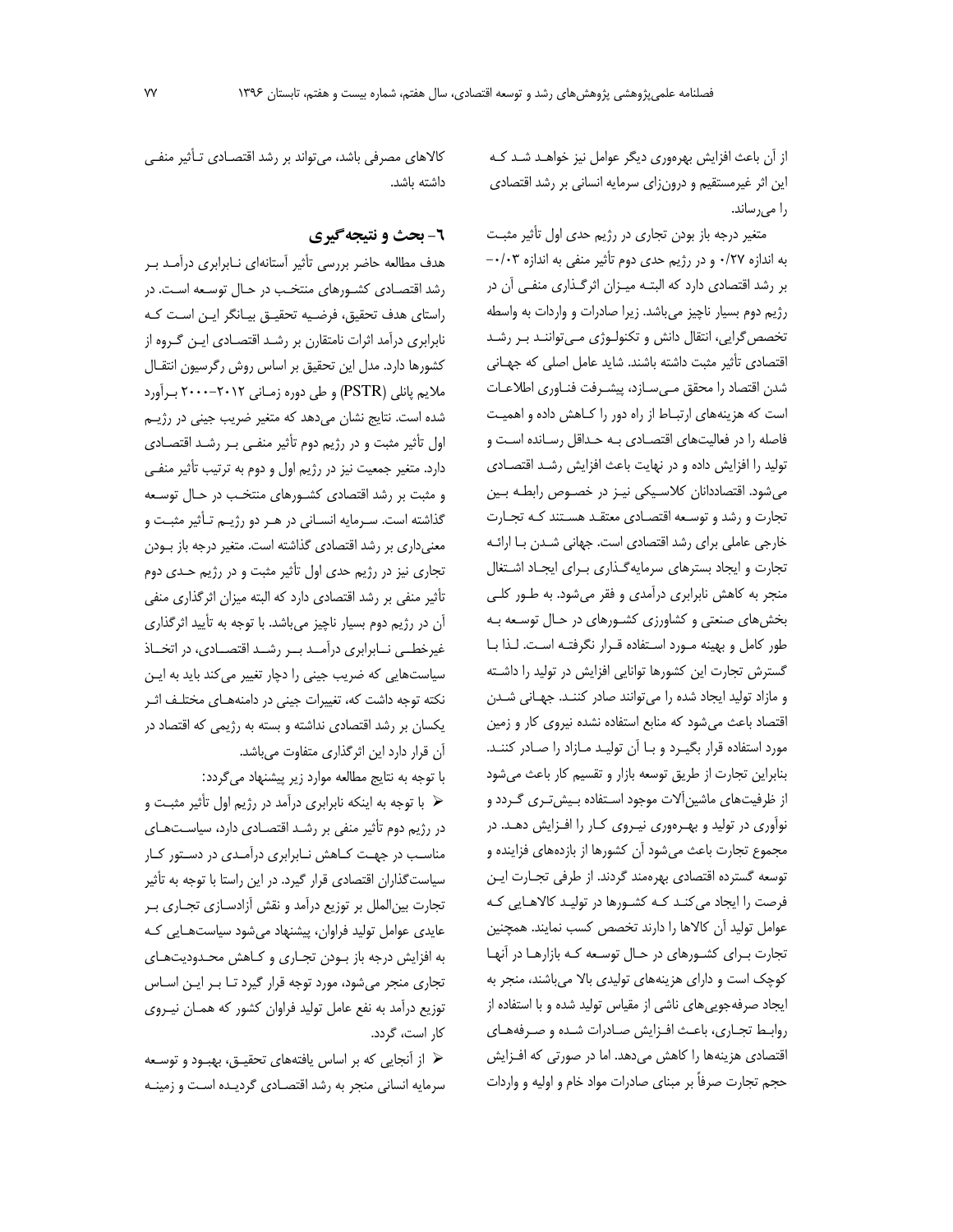بهبود توزيع عادلانه درآمدها را فـراهم مـىسـازد، لـذا افـزايش سرمایه گذاری های زیربنایی توسـط دولـت در حـوزه آمـوزش و بهداشت (كه جزء وظايف اصلى دولت محسوب مي شود)، بستر مناسبی را بـرای ارتقـای سـرمایه انسـانی و در نتیجـه رشـد اقتصادي فراهم ميسازد.

﴿ با توجه به اثرات نامتقارن رشد جمعیت بر رشـد اقتصـادی، دولتمردان باید به گونهای برنامهریزی کنند کـه آهنـگ رشـد جمعیت را تثبیت کرده و از کاهش آن جلوگیری نمایند. البته در صورت افزایش باید به تناسب آن رشد اقتصادی و فرصت هـای

## منابع

- ابريشمي، حميد؛ مهراًرا، حسـين و خطـابخش، پريسـا (١٣٨۴). "بررسی رابطه رشد و توزیع درآمد در ایــران ". *پژوهشــنامه* علوم *انسانی و اجتماعی*، سال ۵، شماره ۰۱۷، ۵۲-۱۳.
- ابونوري، اســماعيل و اژدري، حســين (١٣٨۴). "اثــر توزيــع درآمدی بر رشد اقتصادی با یک تحلیـل بـین کشـوری بـا تأكيد بر ايران ". *مجله علوم انســاني دانشــگاه الزهــرا (س)،* شماره ٣٢، ٥٢-٥٢.
- اكبريان، رضا و فـام كـار، مهسـا (١٣٨٩) "بررسـى ارتبـاط بـين نابرابری درآمد، مخارج آموزشی و رشد اقتصادی". *فصلنامه* علمی پژوهشی پژوهش های رشد و توسعه اقتصادی، دوره ۱، شماره ۱، ۱۸۵–۱۶۱.
- تودارو، مایکـل (۱۳۷۷). "*توسـعه اقتصـادي در جهـان سـوم*". ترجمـه غلامعلـى فرجـادى، چـاپ ششـم، مؤسسـه عـالى پژوهش در برنامهریزی.
- سلمانی، بهزاد و بیژنی، طاهره (۱۳۹۰). "نـابرابری درآمـد، بـاز بودن تجاری و رشد اقتصادی در ایران ". *پژوهشنامه اقتصاد* کلان، سال ۸، شماره ۱۶، ۱۲۰–۱۰۱.
- شاهآبادی، ابوالفضل و دهقانی احمدآباد، هــانی (۱۳۸۹). "تــأثير عوامل نهادی بر رشد اقتصادی کشورهای عضو گروهـای دی هشت". *اقتصاد و تجارت نوین،* شمارههای ۲۱ و ۲۲،  $Y - PY$
- شهبازی، کیومرث و سعیدپور، لسیان (۱۳۹۲). "تأثیر آستانهای توسعه مالی بر رشد اقتصادی در کشورهای گروه دی هشت". فصلنامه علمـي پژوهشـي پـژوهش هـاي رشـد و توسعه اقتصادى، سال ٣، شماره ١٢، ٣٨-٢١.

صمدی، علی حسین؛ دهقان شبانی، زهرا و مرادی کوچی، عاطفـه

جدید شغلی نیز جهت افزایش سطح رفاه این جمعیت بایـد بـه تناسب افزايش يابد.

با توجه به اثر مثبت و معنیدار درجه باز بـودن تجـاری بـر  $\triangleright$ رشد اقتصادی و همچنین از آنجا که تأثیر منفی درجه باز بـودن تجاری بر رشد اقتصادی در مقایسـه بـا تـأثیر مثبـت آن نـاچیز می باشد، سیاست افزایش درجه باز بودن تجـاری جهـت بهبـود عملکردهای اقتصادی در میان کشورهای مورد بررسـی توصـیه می شود.

- (۱۳۹۴). "تحلیل فضایی تأثیر نابرابری توزیع درآمد بر رشد اقتصادی در ایران". *فصلنامه علمی پژوهشی پژوهشهای* ر*شد و توسعه اقتصادی،* دوره ۵، شماره ۱۹، ۷۲–۵۷. عظیمی، حسین (۱۳۷۱). "*مدارهای توسعه نیافتگی در اقتصاد*
- *ايران*". نشر ني. گیلیس، ترکنز و رومر، اسنورگراس (۱۳۷۹). *"اقتصاد توسـعه*". ترجمه غلام رضا آزادارمکی، تهران، نشر نی.
- مهـدوي عــادلي، محمــد حســين و رنجبركــي، علــي (١٣٨۴). "بررسي رابطه بلندمدت بين رشد اقتصادي و توزيع درآمـد در ایران". *پژوهشنامه اقتصادی*، شماره ۱۸، ۱۳۸-۱۱۳.
- مهرگان، نادر؛ موسایی، میشم و حکمت، رضــا (۱۳۸۷). "رشــد اقتصادی و توزیع درآمد در ایران ". *فصلنامه رفاه اجتمـاعی*، سال ٧، شماره ٢٨، ٧٧-٥٧.
- موتمنی، مانی (۱۳۹۴). "بررسی اثر نوسانات رشد اقتصـادی بـر نابرابری درآمد در ایران با استفاده از رگرسیون هم جمعی کانونی". *دو فصلنامه جستارهای اقتصادی ایـران*، سـال دوازدهم، شماره ۱۶۳-۱۶۳-۱۶۳.
- موسوى جهرمى، يگانه؛ خدادادكاشى، فرهاد و فاطمه موسى پور، احمد (١٣٩٣). "ارزيابي عوامل مؤثر بر نابرابري درآمدي در جامعــه". *فصــلنامه پــژوهش هــاي اقتصــادي ايــران*، ســال نوزدهم، شماره ۶۱، ۱۴۷–۱۱۷.
- میرباقری هیـر، میرناصـر و شـكوهی فـرد، سـيامك (١٣٩۵). "بررسي تطبيقي اثرات توسعه مالي بر توزيع درآمـد و فقــر در كشورهاى منتخب اسلامى (رويكرد داده هاى تابلويى)". فصلنامه علمـى پژوهشــى پـژوهش هـاى رشـد و توسـعه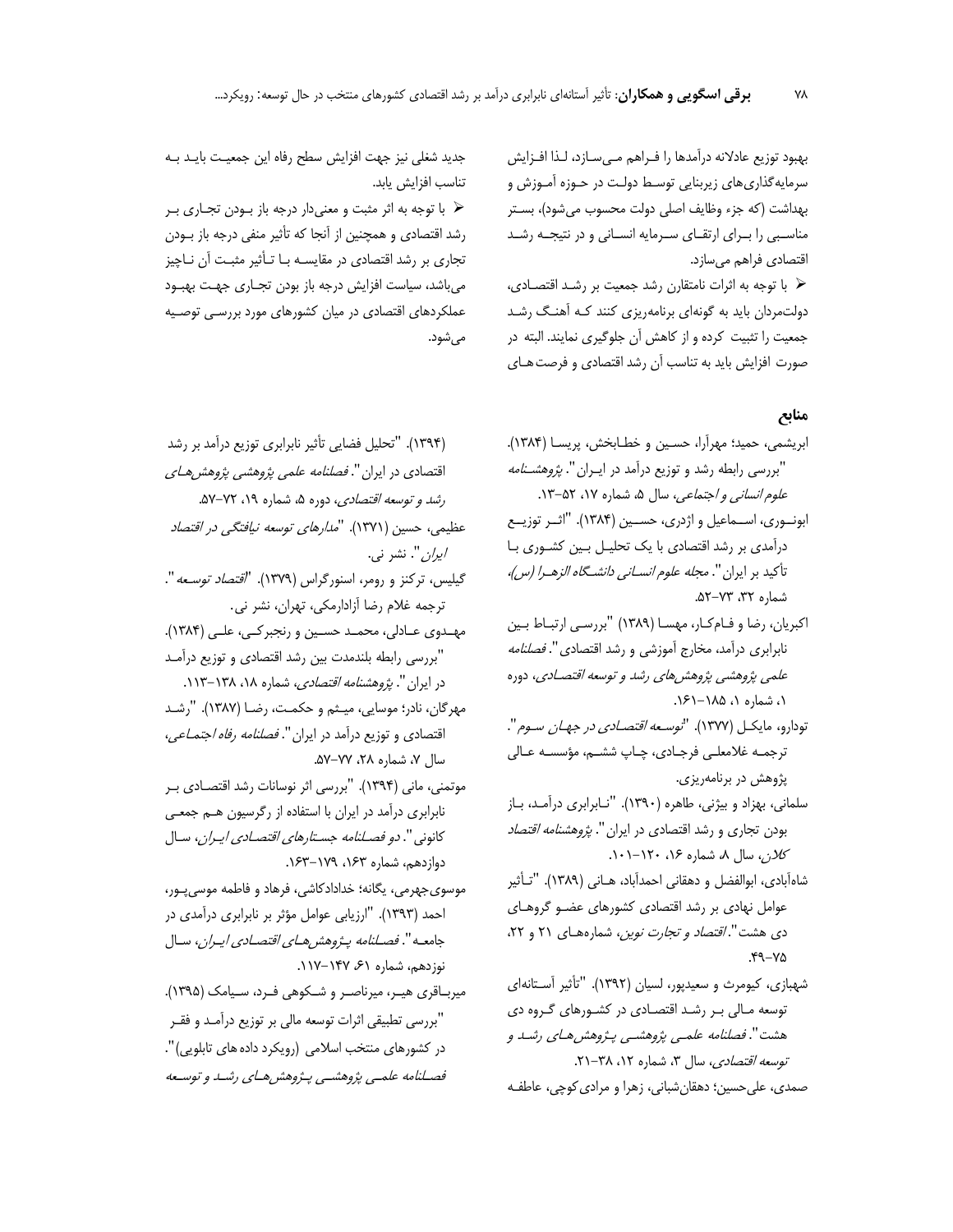سوری و منصور خلیلی عراقی، انتشارات سمت.

- Aghion, P., Caroli, E. & Garcia-Penalosa, C. (1999). "Inequality and Economic Growth; The Perspective of the New Growth Theories". *Journal of Economic Literature*, 37(4), 1615-1660
- Alesina, A. & Perotti, R. (1996). " Income Distribution, Political Instability and Investment". *European Economic Review*, 40(6), 1203-1228.
- Becker, G. S. & Glaser, E. L. (1999). "Marphy K.M Population and Economic Growth". *American Economic Review,* 89(2), 1-19.
- Boserup, E. (1981). "Population and Technological Change: A Study of Long-Term Trends". Chicago, *University of Chicago Press*, 8(1), 181-183.
- Champernowne, D. G. (1974). "A Comparison of Measures of Inequality of Income Distribution". *The Economic Journal.* 84(336), 787-816.
- Cho. D., Bo, K. & Doung, R. (2014). "Inequality and Growth: Nonlinear Evidence from Heterogeneous Panel Data". *KIEP Research Paper No Working Papers.*
- Colletaz, G. & Hurlin, C. (2006). "Threshold Effects of the Public Capital Productivity: An International Panel SmoothTransition Approach". *Working Paper. University of Orléans.*
- Daniel, H., Manuel, O. & Josef, Z. (2013). "Inequality and Growth: The Neglected Time Dimension". J*ournal of Economic Growth*, 19(1), 81-104.
- Fok, D., Van Dijk, D. & Franses, P. (2004). "*A Multi-Level Panel STAR Model for US Manufacturing Sectors*". Working Paper, University of Rotterdam.
- Gonzaez, A., Terasvirta, T. & Van Dijk, D. (2005). "Panel Smooth Transition

/قتص*ادی، دوره ۶، شماره ۲۵، ۱۰۸–۹۳.* 

هوارد آر. وین و اسنودان، برایان (۱۳۹۴). "*کتاب اقتصاد کلان* ج*ديد: منشأ، سير تحول و وضـعيت فعلـي*". ترجمـه علـي Regression Models". *Working Paper* 

*Series in Economics and Finance*.

- Halter, D., Oechslin, M. & Zweimullwer, J. (2014). "Inequality and Growth: the Neglected Time Dimension". *Journal of Economic Growth*, 19, 81-104.
- Hasan, M. (2010). "The Long Run Relationship between Population and Per Capita Income Growth in China". *Journal of Policy Modeling*, 32(3), 355-372.
- Hirschman, A. (1973), "The Changing Tolerance for Income Inequality in the Course of Economic Development". *Quarterly Journal of Economics*, 87(4), 544-566.
- Hsing, Y. (2005). "Economic Growth and Income Inequality: The Case of The US". *International Journal of Social Economics*, 32(7), 639–647.
- Hung, H., Fang, W., Miller, S. & Yeh, C. (2015). "The Effect of Growth Volatility on Income Inequality". *Economic Modelling*, 45, 212-222.
- Johnson, H. G. (1958). "Planning and the Market in Economic Development". *Pakistan Economic Journal*, 8, 44-55.
- Jude, E. (2010). "Financial Development and Growth: A Panel Smooth Regression Approach". *Journal of Economic Development*, 35, 15-33.
- Kalwij, A. & Verschoor, A. (2007). "Not By Growth Alone: The Role of The Distribution of Income In Regional Diversity in Poverty Reduction". *European Economic Review*, 51(4), 805–829.
- Lewis, W. A. (1954). "Economic Development with Unlimited Supplies of Labour". *Manchester School of Economic and Social Studies*, 22(2), 139-191.

Luukkonen, R. (1988). "Testing Linearity